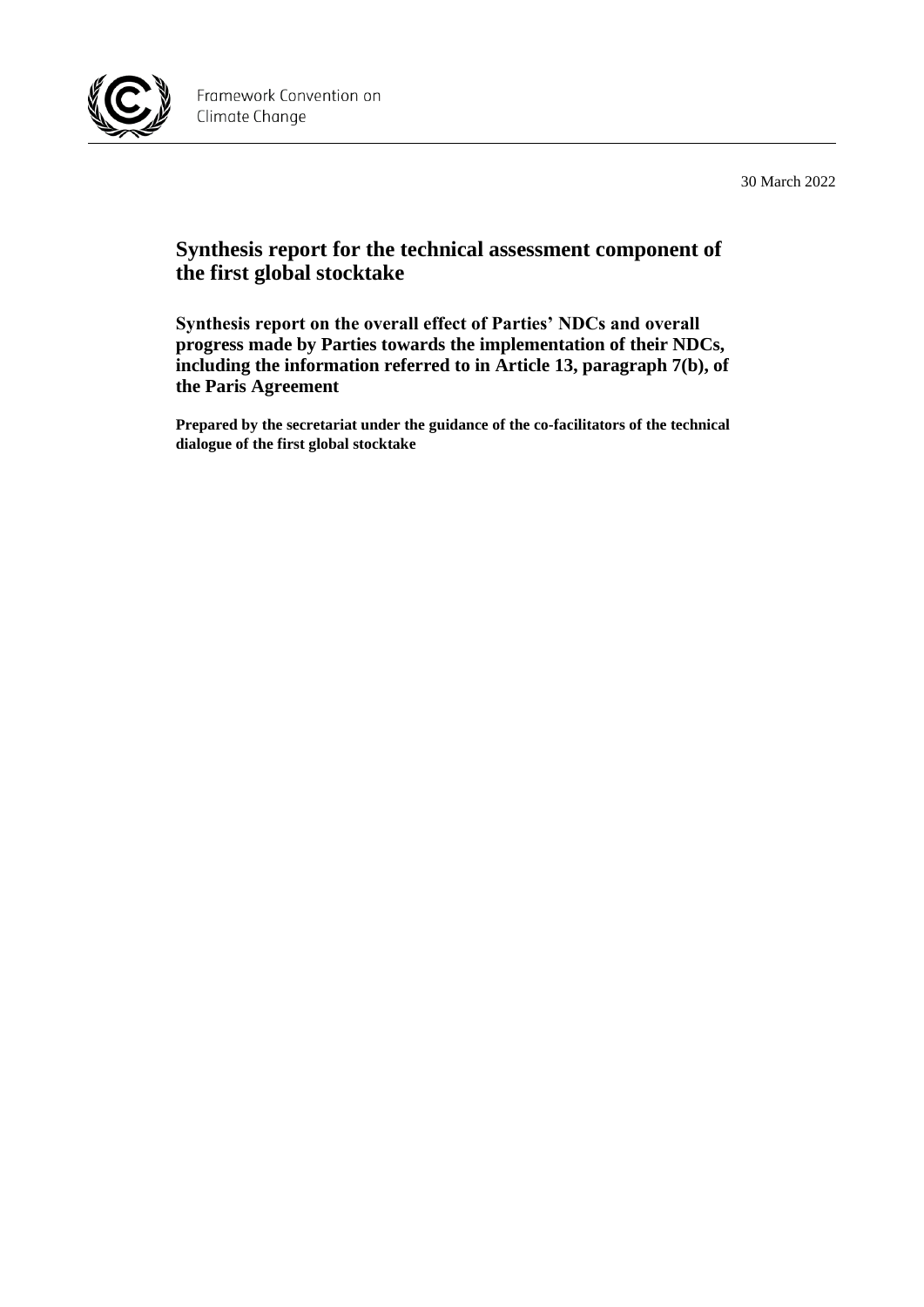## Contents

|                  |                |                                                                                               | Page                     |
|------------------|----------------|-----------------------------------------------------------------------------------------------|--------------------------|
|                  |                |                                                                                               | 3                        |
| L                |                |                                                                                               | $\overline{\mathcal{A}}$ |
|                  | $\mathsf{A}$ . |                                                                                               | 4                        |
|                  | <b>B.</b>      |                                                                                               | 4                        |
|                  | C.             |                                                                                               | 4                        |
| П.               |                |                                                                                               | 5                        |
| Ш.               |                |                                                                                               | $\tau$                   |
|                  | $\mathsf{A}$ . |                                                                                               | 7                        |
|                  | <b>B.</b>      | Overall progress made by Parties towards the implementation of their NDCs                     | 17                       |
|                  | C.             |                                                                                               | 24                       |
|                  | D.             |                                                                                               | 27                       |
| 31 December 2021 |                | Annex: List of Parties with new or updated NDCs as recorded in the interim NDC registry as at | 30                       |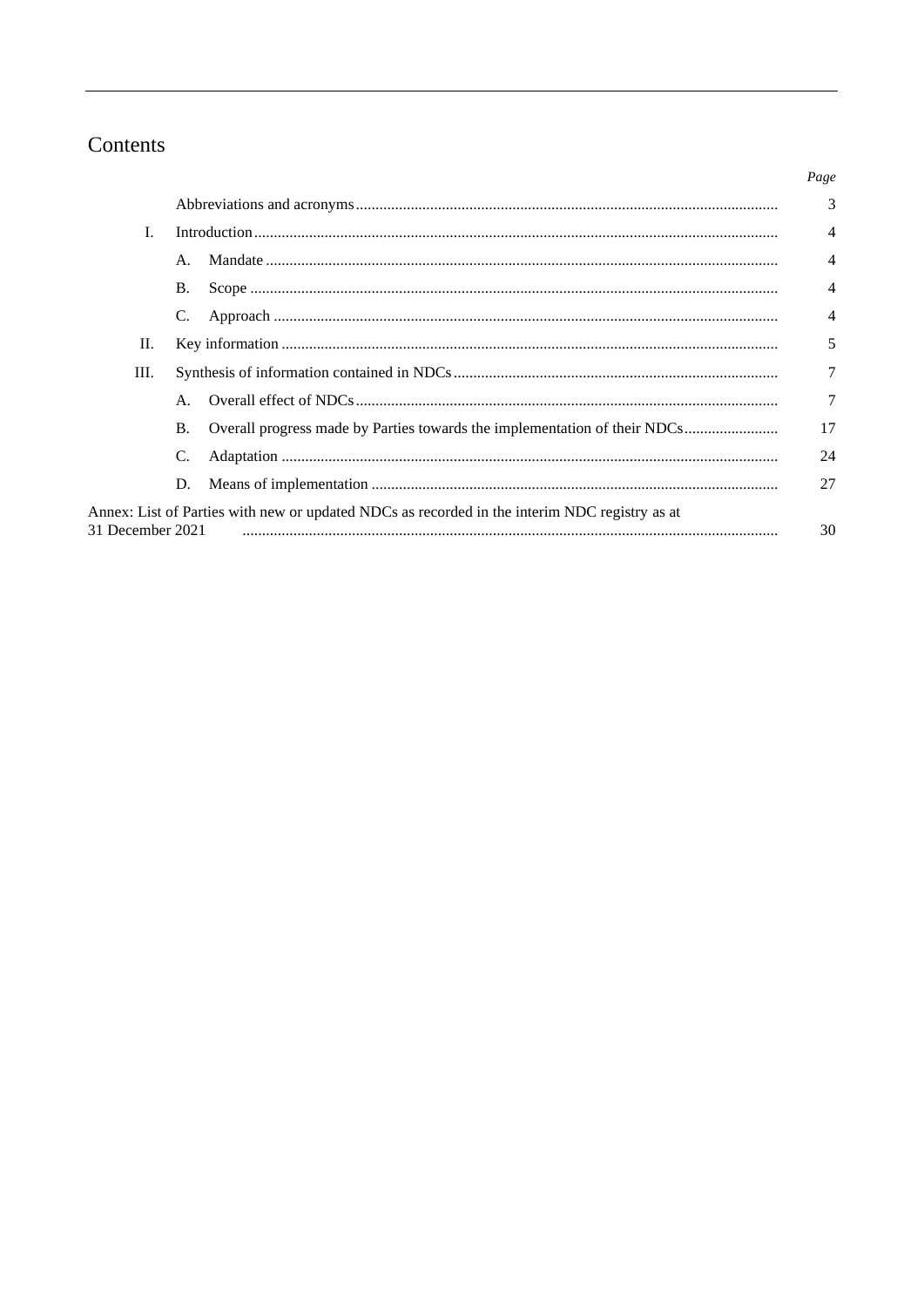# **Abbreviations and acronyms**

| 2006 IPCC Guidelines | 2006 IPCC Guidelines for National Greenhouse Gas Inventories                                                                                                                                                                           |
|----------------------|----------------------------------------------------------------------------------------------------------------------------------------------------------------------------------------------------------------------------------------|
| AR                   | Assessment Report of the Intergovernmental Panel on Climate Change                                                                                                                                                                     |
| <b>BTR</b>           | biennial transparency report                                                                                                                                                                                                           |
| <b>CDM</b>           | clean development mechanism                                                                                                                                                                                                            |
| <b>CMA</b>           | Conference of the Parties serving as the meeting of the Parties to the Paris<br>Agreement                                                                                                                                              |
| CO <sub>2</sub>      | carbon dioxide                                                                                                                                                                                                                         |
| $CO2$ eq             | carbon dioxide equivalent                                                                                                                                                                                                              |
| <b>GDP</b>           | gross domestic product                                                                                                                                                                                                                 |
| <b>GHG</b>           | greenhouse gas                                                                                                                                                                                                                         |
| <b>GWP</b>           | global warming potential                                                                                                                                                                                                               |
| <b>IEA</b>           | <b>International Energy Agency</b>                                                                                                                                                                                                     |
| <b>IPCC</b>          | Intergovernmental Panel on Climate Change                                                                                                                                                                                              |
| LT-LEDS              | long-term low-emission development strategy(ies)                                                                                                                                                                                       |
| <b>LULUCF</b>        | land use, land-use change and forestry                                                                                                                                                                                                 |
| <b>NAP</b>           | national adaptation plan                                                                                                                                                                                                               |
| <b>NDC</b>           | nationally determined contribution                                                                                                                                                                                                     |
| PaMs                 | policies and measures                                                                                                                                                                                                                  |
| <b>RCP</b>           | representative concentration pathway                                                                                                                                                                                                   |
| REDD+                | reducing emissions from deforestation; reducing emissions from forest<br>degradation; conservation of forest carbon stocks; sustainable management of<br>forests; and enhancement of forest carbon stocks (decision 1/CP.16, para. 70) |
| SR1.5                | Intergovernmental Panel on Climate Change Special Report on Global<br>Warming of 1.5 $^{\circ}$ C                                                                                                                                      |
| <b>SSP</b>           | Shared Socioeconomic Pathway                                                                                                                                                                                                           |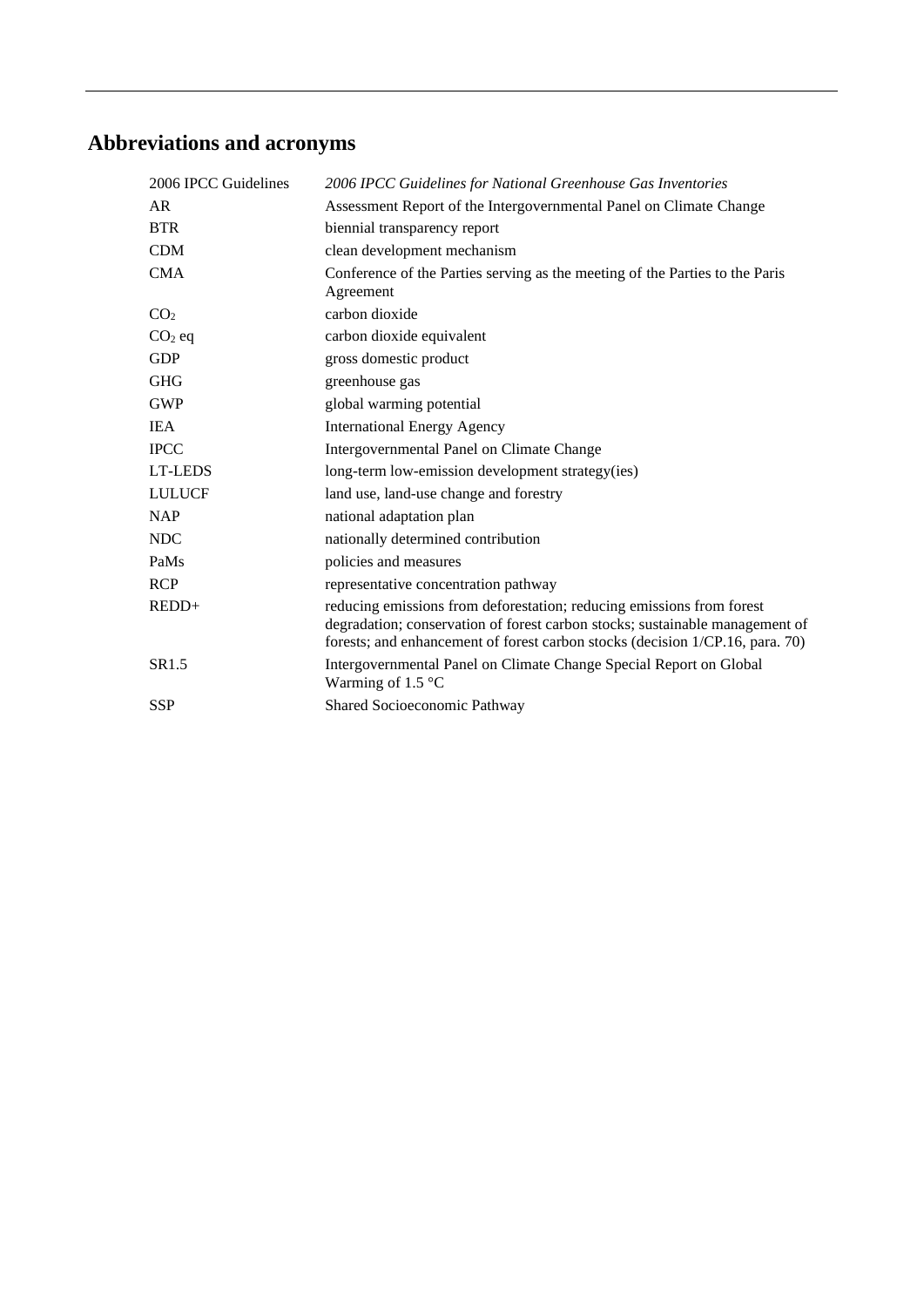## **I. Introduction**

## **A. Mandate**

1. By decision 19/CMA.1, paragraph 23(c), the CMA requested the secretariat, under the guidance of the co-facilitators, to prepare for the technical assessment of the global stocktake a synthesis report on the overall effect of the NDCs communicated by Parties summarizing the most recent information on the overall effect of NDCs and progress made by Parties towards the implementation of their NDCs, including the information referred to in Article 13, paragraph 7(b), of the Paris Agreement.

2. This synthesis report is aimed at presenting at a collective level the information referred to above and will serve as one of the inputs for the global stocktake, pursuant to paragraph 36(b) of the same decision.

3. Under Article 4, paragraph 2, of the Paris Agreement, each Party is to prepare, communicate and maintain successive NDCs that it intends to achieve. In accordance with Article 4, paragraph 12, NDCs communicated by Parties shall be recorded in a public registry maintained by the secretariat.

4. Under Article 13, paragraph 7(b), of the Paris Agreement, each Party shall regularly provide information necessary to track progress made in implementing and achieving its NDC under Article 4.

## **B. Scope**

5. This report synthesizes information from the 166 latest available NDCs, representing all 193 Parties to the Paris Agreement,<sup>1</sup> recorded in the interim NDC registry<sup>2</sup> as at 31 December 2021.

6. The 166 NDCs comprise 131 new or updated NDCs<sup>3</sup> from 158 Parties and 35 NDCs from Parties that have not yet communicated new or updated NDCs in response to paragraphs 23–24 of decision 1/CP.21.

7. The information necessary to track progress made by Parties towards the implementation of their NDCs shall be reported in the BTRs. At the time of preparation of this synthesis report, Parties had not yet submitted their first BTRs under the Paris Agreement, which are due, at the latest, by 31 December 2024 in accordance with decision 18/CMA.1. Therefore, such information will be included in the synthesis report to be prepared for the subsequent global stocktake.

## **C. Approach**

8. The guidance on the information necessary for clarity, transparency and understanding of NDCs was used as a framework for synthesizing the relevant information contained in the communicated  $NDCs<sub>1</sub><sup>4</sup>$  which was supplemented by a synthesis of other information included in the NDCs but not covered by the guidance, on topics such as

 $1$  The European Union and its 27 member States communicated a joint NDC in accordance with Article 4, paras. 16–18, of the Paris Agreement, which for this report has been counted as one NDC representing 28 Parties.

<sup>&</sup>lt;sup>2</sup> https://www4.unfccc.<u>int/sites/NDCStaging/Pages/Home.aspx</u>.

See the annex to this document for the list of Parties.

<sup>4</sup> As per decision 1/CP.21, para. 25.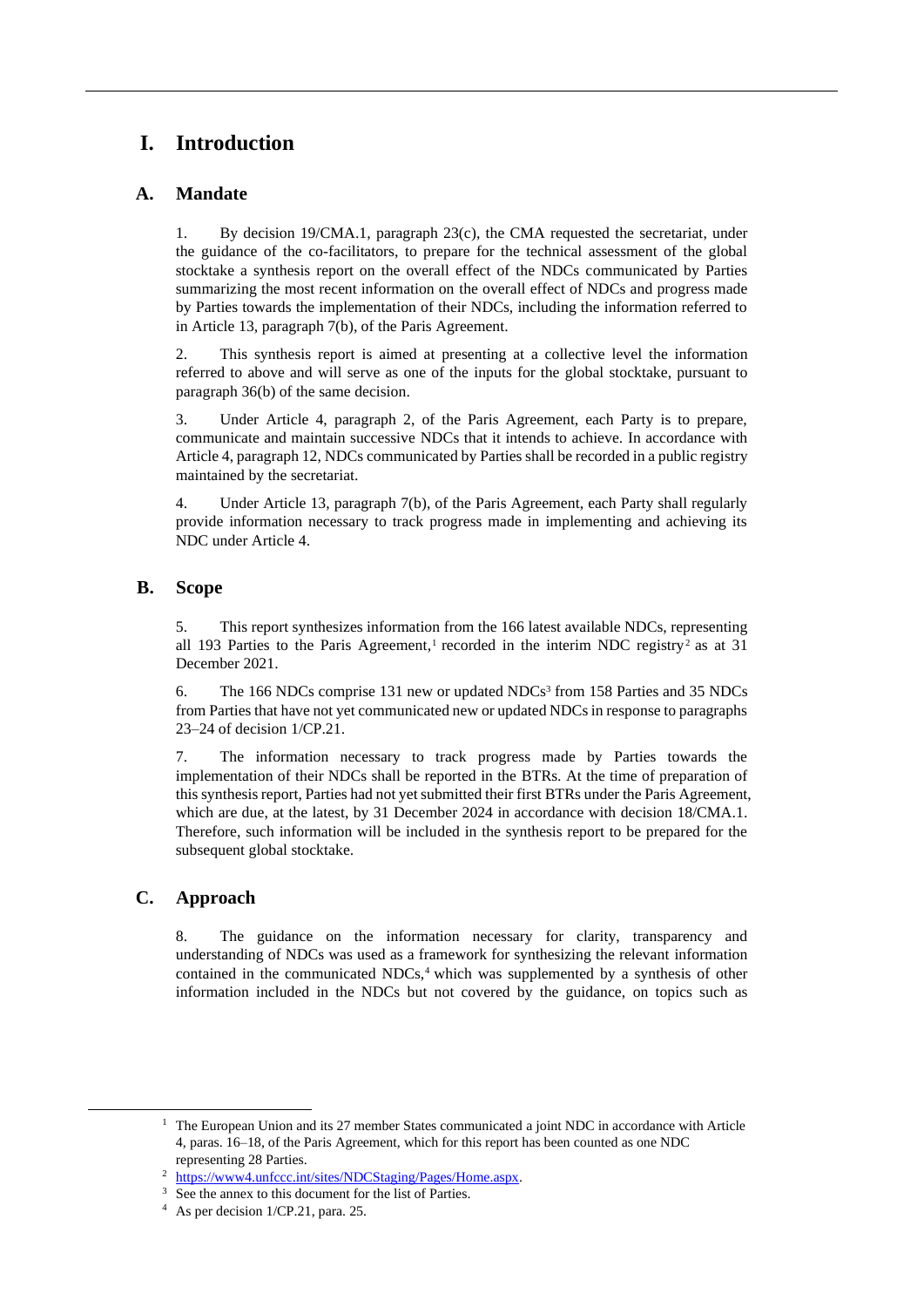adaptation, means of implementation necessary for NDCs, domestic mitigation measures,<sup>5</sup> and economic diversification plans and response measures.

9. The approach and methods for estimating projected emission levels resulting from the implementation of the NDCs are consistent with the approach and methods set out in document FCCC/PA/CMA/2021/8/Add.3. 6

## **II. Key information**

10. This synthesis considers the information provided in the 166 latest available NDCs, representing all 193 Parties to the Paris Agreement, covering 94.9 per cent of total global GHG emissions in 2019, which are estimated at 52.5 Gt  $CO<sub>2</sub>$  eq without LULUCF<sup>7</sup> and at around  $56.1$  Gt CO<sub>2</sub> eq with LULUCF.<sup>8</sup>

11. Total global GHG emissions<sup>9</sup> taking into account the implementation of all the latest NDCs are projected to be 54.1 (52.3–55.9) Gt CO<sub>2</sub> eq in 2025 and 53.7 (50.7–56.7) Gt CO<sub>2</sub> eq in 2030. The ranges provided indicate low and high emission estimates. The lower ranges assume or imply full implementation of NDCs, including those targets whose implementation is dependent on access to enhanced financial resources, technology transfer and technical cooperation, and capacity-building support; availability of market-based mechanisms; and absorptive capacity of forests and other ecosystems (hereinafter referred to as 'conditional elements'). The upper range considers only the implementation of the NDCs presented, excluding conditional elements.

12. Taking into account the full implementation of NDCs, total GHG emission levels are projected to be 53.2 (52.3–54.2) Gt CO<sub>2</sub> eq in 2025 and 52.0 (50.7–53.3) Gt CO<sub>2</sub> eq in 2030. This 2030 level is still 10.0  $(7.2-12.8)$  per cent higher than the 2010 level, however, they represent a 0.9 per cent decrease compared with the 2019 level (ranging from 3.4 per cent lower to 1.7 per cent higher). This means that global GHG emissions could peak before 2030.

13. Ninety-four per cent of Parties provided the information necessary for clarity, transparency and understanding of their NDCs in accordance with Article 4, paragraph 8, of the Paris Agreement and decision 1/CP.21, paragraph 27. Of the Parties that submitted new or updated NDCs, almost all provided such elements of information.

14. Ninety-six per cent of Parties outlined domestic mitigation measures as key instruments for achieving the mitigation targets of their NDCs and/or targets for sectors or areas, such as energy supply, transport, buildings, industry, agriculture, LULUCF and waste. Domestic mitigation measures for renewable energy generation continued to be most frequently mentioned by Parties (87 per cent), followed by improvement in the energy efficiency of buildings (68 per cent) and afforestation, reforestation and revegetation (52 per cent).

<sup>&</sup>lt;sup>5</sup> In this report, the term (domestic) mitigation measures refers to specific policies and actions that contribute to achieving mitigation objectives identified in NDCs under Article 4, para. 2, of the Paris Agreement, including adaptation actions and economic diversification plans with mitigation cobenefits under Article 4, para. 7, of the Paris Agreement.

<sup>6</sup> Available a[t https://unfccc.int/documents/306872.](https://unfccc.int/documents/306872)

<sup>7</sup> Including emissions from countries that are not Parties to the Paris Agreement, a harmonization factor to ensure comparability with SSP scenarios assessed by the IPCC, and emissions from international aviation and maritime transport, which accounted for approximately 1.2 and 1.5 per cent, respectively, of total global GHG emissions in 2019.

<sup>8</sup> In line with anthropogenic land-use emissions and removals in the scenarios assessed by the IPCC, although actual directly induced net emissions from LULUCF could be higher.

<sup>&</sup>lt;sup>9</sup> Unless otherwise noted, in this report global GHG emission totals exclude emissions from forestry and land use or LULUCF but include emissions from international maritime transport and international aviation. The emission levels are expressed as average values and minimum–maximum ranges owing to the uncertainties underlying the aggregation and the ranges and conditions expressed in the NDCs.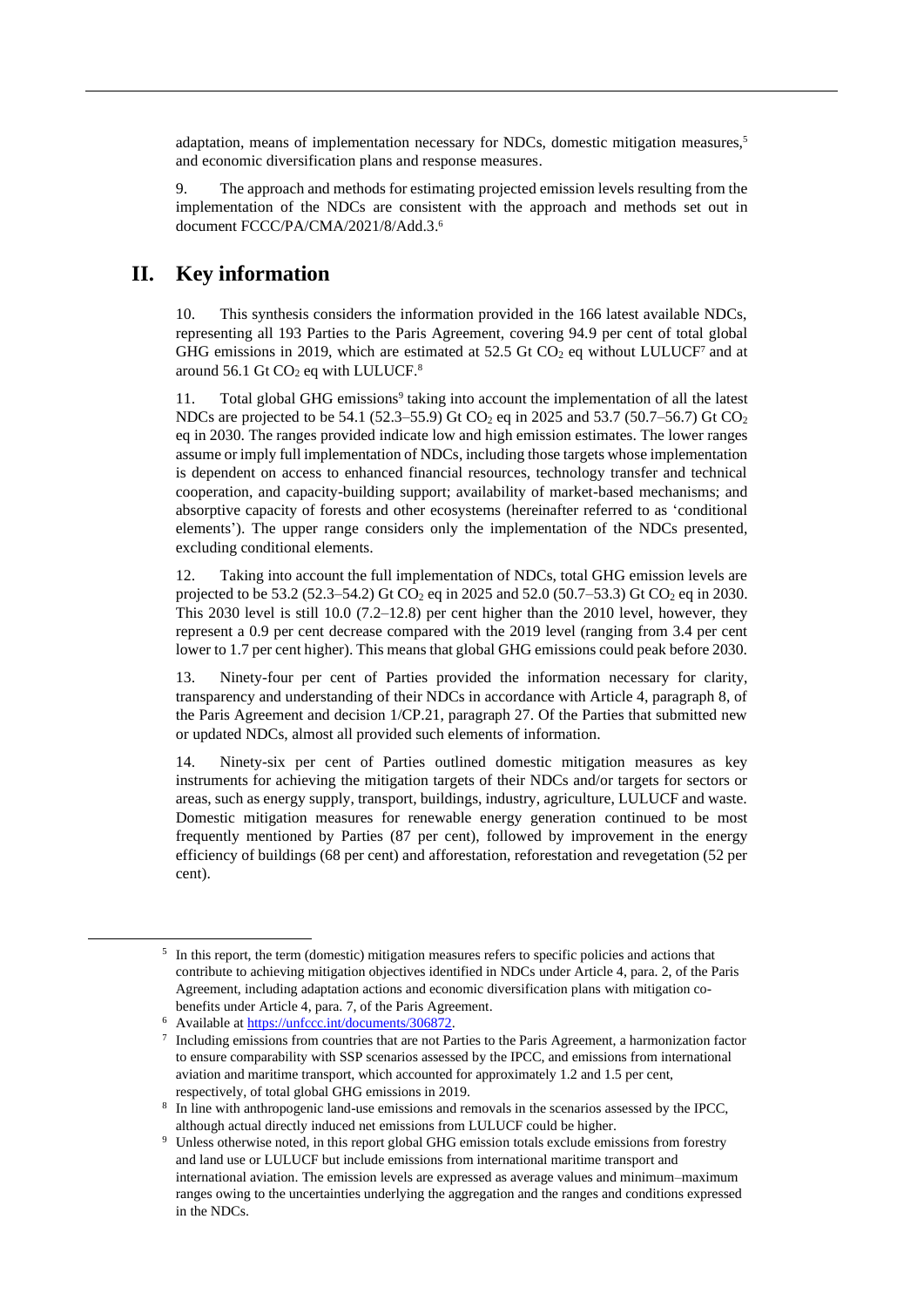15. Eighty-one per cent of Parties provided information on voluntary cooperation under Article 6 of the Paris Agreement. Almost all of them, or 76 per cent of Parties, stated that they plan to or will possibly use at least one type of voluntary cooperation. At the same time, 31 per cent of Parties have set qualitative limits on their use of voluntary cooperation for achieving their mitigation targets, such as using units that adhere to standards to ensure additionality and permanence of emission reductions.

16. Eighty per cent of Parties provided information on adaptation, with 10 per cent of those Parties identifying the adaptation component of their NDC as their adaptation communication. Parties provided adaptation-related information in their NDCs, including on research; vulnerabilities; adaptation measures, such as NAPs and sectoral actions; contingency measures; synergies with mitigation and other global frameworks; and monitoring and evaluation. In terms of adaptation priorities, Parties continue to focus on food security and production; terrestrial and wetland ecosystems; human health; freshwater resources; key economic sectors and services; disaster risk management and early warning systems; human habitats and urban areas; coastal areas and sea level rise; ocean ecosystems; and livelihoods and poverty.

17. All Parties provided information in their NDCs on mitigation targets or mitigation cobenefits resulting from adaptation actions and/or economic diversification plans, which range from economy-wide absolute emission reduction targets to strategies, plans and actions for low-emission development, to be implemented within a specified time frame or implementation period. Ninety-three per cent of Parties indicated that they will implement their NDCs by 2030, while 5 per cent indicated that they will implement theirs by 2025. In their NDCs:

(a) Thirty-six per cent of Parties, including all developed country Parties, reported absolute emission reduction targets expressed as a reduction from the level in a specified base year, ranging from 7.2 to 88.0 per cent. A few Parties (5 per cent) specified a year or time frame in which their emissions are expected to peak or reach a maximum level of absolute emissions (e.g. by 2030), while 2 per cent of Parties expressed their target as a carbon budget in addition to providing an absolute target, imposing an overall limit on the GHGs to be emitted over a specified period of time (e.g. between 2021 and 2030);

(b) Forty-five per cent of Parties included relative targets for reducing emissions below the 'business as usual' level by a specified target year, either for the whole economy or for specific sectors, ranging from 5 to 103.5 per cent, and thus aim to achieve carbon neutrality or emission intensity targets for reducing specific GHG emissions per GDP unit relative to a base-year level (e.g. 1990).

18. Most Parties' NDCs (83 per cent) could be understood to exclude conditional elements, at least in part, while 68 per cent of Parties chose to include more ambitious conditional elements. The implementation of most conditional elements depends on factors such as access to enhanced financial resources, technology transfer and technical cooperation, and capacity-building support; availability of market-based mechanisms; and absorptive capacity of forests and other ecosystems. The extent of provision and mobilization of support by developed countries is summarized in the synthesis report on the information identified in decision 19/CMA.1,  paragraph 36(d) being prepared for the global stocktake.

19. All Parties provided information on the scope and coverage of their NDCs, including sectors and gases covered. Eighty-one per cent of Parties are striving to include all categories of anthropogenic emissions and removals in their NDCs over time. Sixty per cent of Parties stated that they already have economy-wide NDCs including all sectors and GHGs, while other Parties (38 per cent) explained why certain sectors and/or gases were excluded, for example, owing to the negligibility or insignificance of categories, the unavailability or inaccuracy of data or a lack of technical capacity.

20. In addition to communicating information on mitigation targets or plans for the near to medium term, many Parties (51 per cent) provided information on long-term mitigation visions, strategies or targets for up to and beyond 2050 that either have already been formulated or are being prepared. About 77 per cent of those Parties referred to climate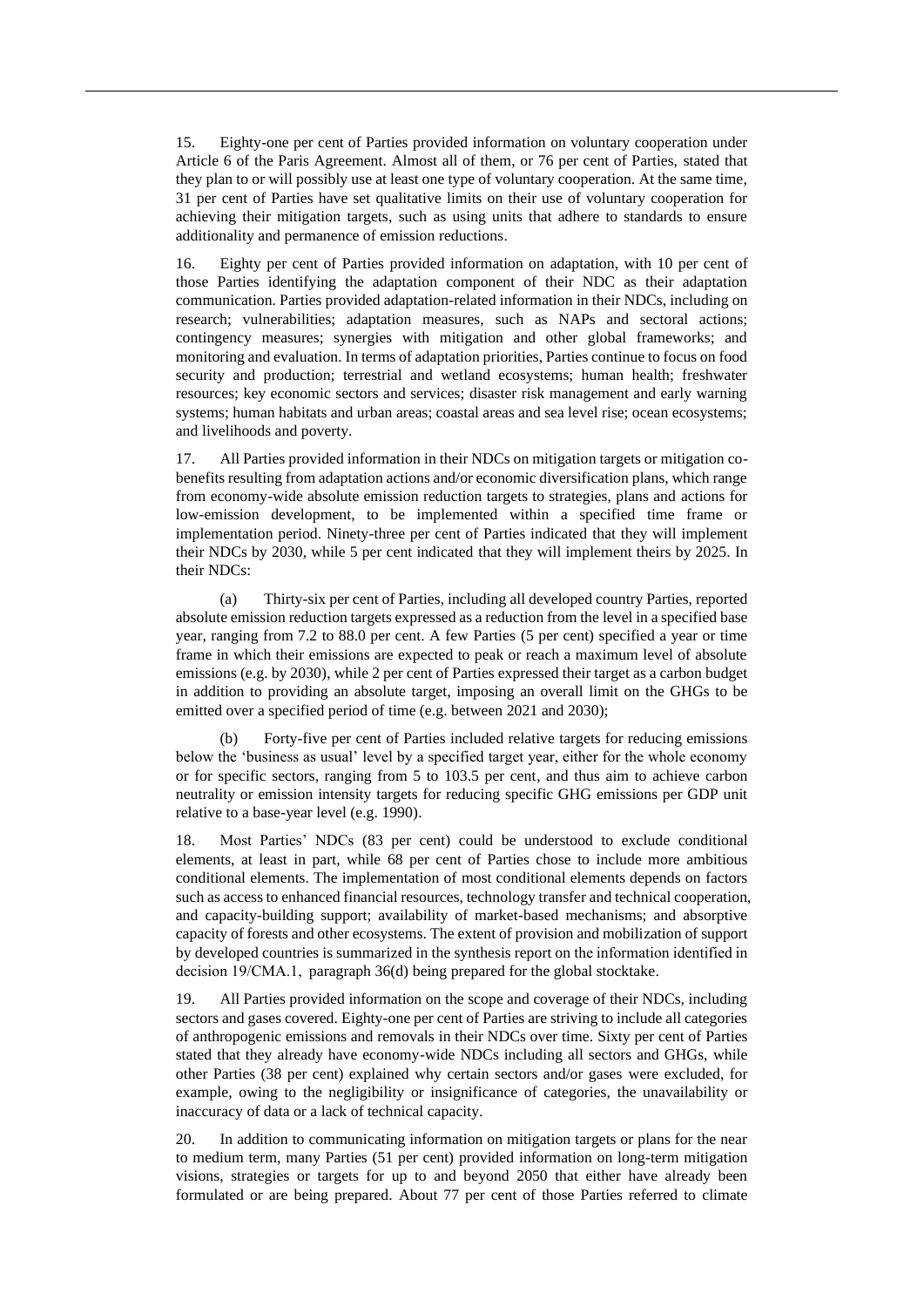neutrality, carbon neutrality, GHG neutrality or net zero emissions by 2030, 2040, 2050, 2060 or mid-century.<sup>10</sup> More detailed information is included in the synthesis report on the state of GHG emissions by sources and removals by sinks and mitigation efforts undertaken by Parties being prepared for the global stocktake.

21. About 36 per cent of Parties considered mitigation co-benefits of economic diversification plans and/or adaptation actions in their NDCs, among which 52 per cent of Parties explained how social and economic consequences of response measures were considered in preparing their NDCs. In addition, 26 per cent of Parties considered social and economic consequences of response measures but did not link such actions to mitigation cobenefits.

22. Many Parties (about 70 per cent) provided information related to gender in their NDCs, and some (31 per cent) stated that they will take gender into account in implementing their NDCs. Of the Parties that provided gender-related information, 72 per cent referred to relevant policies and legislation or affirmed a general commitment to gender equality, while 30 per cent included information on how gender has been mainstreamed in NDC implementation or on plans to do so.

## **III. Synthesis of information contained in NDCs**

## **A. Overall effect of NDCs**

## **1. Information to facilitate clarity, transparency and understanding under decision 4/CMA.1**

### **(a) Scope and coverage**

23. Eighty-one per cent of Parties have economy-wide NDCs, with 60 per cent covering all sectors defined in the 2006 IPCC Guidelines. All NDCs cover the energy sector, more than 80 per cent cover the agriculture, LULUCF and waste sectors, and 74 per cent cover industrial processes and product use. About 27 per cent of Parties provided information on the coverage of specific sectors of national importance, which are often a subset of one or more IPCC sectors, such as shipping and aviation, cooling, food production, transport, mining or buildings, while others mentioned specific carbon pools, oceans or blue carbon.

24. Almost all NDCs (99 per cent) cover  $CO<sub>2</sub>$  emissions, 90 per cent cover methane emissions and 88 per cent cover nitrous oxide emissions. Of all the Parties, 52 per cent covered hydrofluorocarbon emissions and 36 per cent covered perfluorocarbon and sulfur hexafluoride emissions, whereas 26 per cent covered nitrogen trifluoride emissions. Nine per cent of Parties included additional gases or emissions, including short-lived climate pollutants, such as black carbon, sulfur dioxide and non-methane volatile organic compounds.

### **(b) Time frames and/or periods of implementation**

25. All Parties communicated in their NDC the time frame and/or period of implementation, which refers to a time in the future by or during which an objective is to be achieved.

26. In total, 93 per cent of Parties communicated a time frame and/or period of implementation of until 2030, while 7 per cent specified periods of until 2025, 2035, 2040 or 2050. Fifty-six per cent of Parties indicated 1 January 2021 as their starting date for NDC implementation; 31 per cent started implementing their NDCs in or before 2020; and 2 per cent will start doing so from 2022. In accordance with decision 6/CMA.3, Parties are encouraged to communicate an NDC in 2025 with an end date of 2035, in 2030 with an end date of 2040, and so forth every five years thereafter.

<sup>&</sup>lt;sup>10</sup> As at 31 December 2021, 50 Parties had communicated LT-LEDS, 49 of which had communicated a new or updated NDC; se[e https://unfccc.int/process/the-paris-agreement/long-term-strategies.](https://unfccc.int/process/the-paris-agreement/long-term-strategies)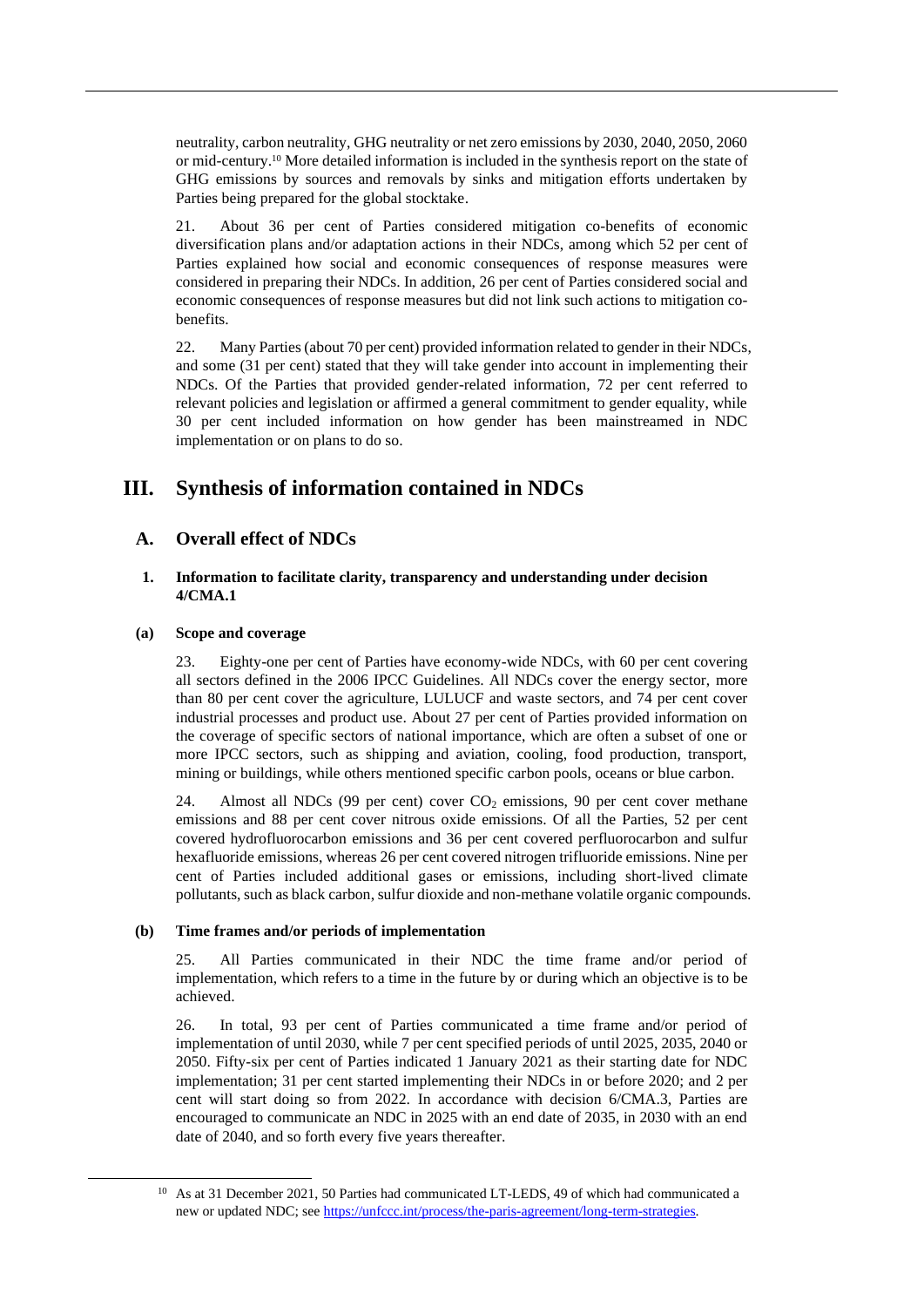27. All Parties communicated a target year, stating a single-year target, a multi-year target (i.e. for a period of consecutive years) or multiple target years (i.e. several non-consecutive target years), depending on the target. In total, 86 per cent of Parties communicated a singleyear target for 2030, while 6 per cent specified a single-year target for 2025, 2035 or 2040. Eight per cent of Parties communicated multiple target years, including when target years were associated with the implementation of different PaMs.

### **(c) Quantifiable information on the reference point (including, as appropriate, a base year)**

28. In total, 92 per cent of Parties provided quantified mitigation targets, expressed as clear numerical targets, while the remaining 8 per cent included strategies, plans and actions, as referred to in Article 4, paragraph 6, of the Paris Agreement, or PaMs as components of their NDCs for which there is no quantifiable information.

29. Ninety-one per cent of Parties also provided information on the reference year, base year, reference period or other starting point for measuring progress towards the target, with 26 per cent of them selecting 1990 and 65 per cent selecting a year between 2000 and 2020. Of the Parties that provided information on the starting point for measuring progress, 76 per cent are measuring the achievement of their targets against a base-year level, 17 per cent chose to measure progress in terms of a deviation from a level in the target year, with most selecting 2030, and 7 per cent provided a reference period.

30. Ninety-two per cent of Parties further provided information on the reference indicator used to express their targets. Of these Parties, 77 per cent chose absolute GHG emissions as the reference indicator, 14 per cent chose the 'business as usual' GHG emission level and about 6 per cent chose the GHG emission budget or emission intensity per GDP unit or sectoral 'business as usual' levels. Seventy-one per cent provided a quantified value for their reference indicator for the base year, the target year or both, as appropriate.

31. Eighty-two per cent of Parties provided information on the sources of the emission data used for quantifying the reference point, including national inventory reports, biennial reports, biennial update reports and/or national communications. Other sources of information identified were national documents and statistics, such as sector activity reports; national development plans and/or strategies; economic development projections; national climate change plans; energy master plans; national statistics on economy, energy and/or trade; waste management strategies; national resource plans; energy road maps; national forest reports; and socioeconomic forecasts.

32. Seventy per cent of Parties presented information on the reasons they might update the values of their reference indicators, such as circumstances involving significant changes in specific financial, economic, technological and/or political conditions, or impacts of extreme natural disasters; the scale of access to support and other means of implementation, expected improvements or modifications to activity data, variables or methodologies used in estimating national emissions, baselines or projections, or the results of the ongoing negotiations on common metrics; or to reflect the actual situation during the implementation period.

#### **(d) Assumptions and methodological approaches, including for estimating and accounting for anthropogenic GHG emissions and, as appropriate, removals**

33. Sixty-five per cent of Parties provided information on the metrics they used for estimating emissions and removals. All of these Parties used GWP values over a 100-year time-horizon (GWP<sub>100</sub>), with 46 per cent using GWP<sub>100</sub> values from the AR5, 27 per cent using values from the AR2 and 26 per cent using those from the AR4. Other Parties used GWP values as well as global temperature potential values from the AR5 for estimating their mitigation targets.

34. About 80 per cent of Parties communicated information on the assumptions and methodological approaches to be used for accounting for anthropogenic GHG emissions and, as appropriate, removals corresponding to their NDCs. Of these Parties, 84 per cent referred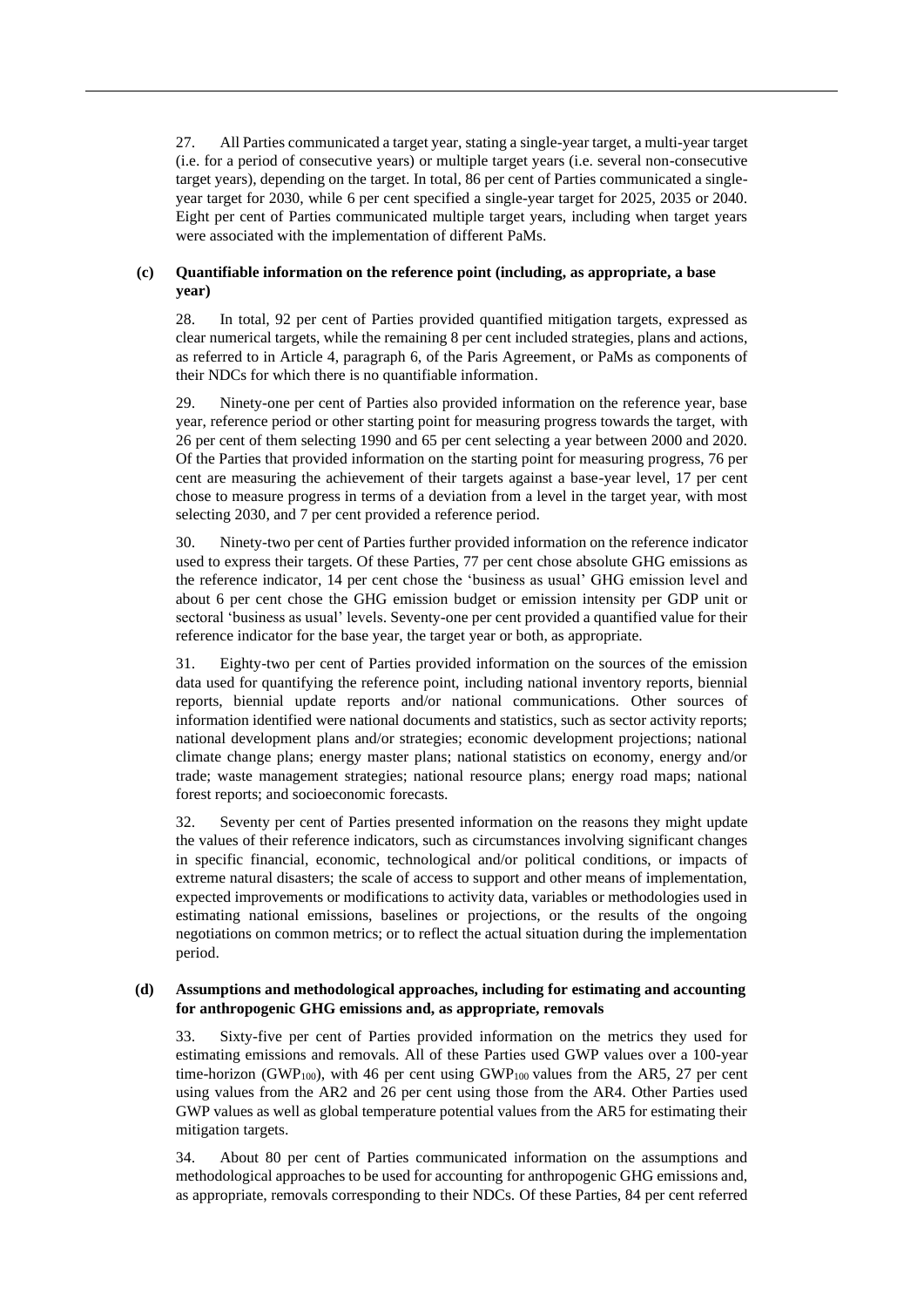to the 2006 IPCC Guidelines, while 12 per cent referred to the *Revised 1996 IPCC Guidelines for National Greenhouse Gas Inventories*. Some also mentioned the *2019 Refinement to the 2006 IPCC Guidelines for National Greenhouse Gas Inventories*, the IPCC *Good Practice Guidance and Uncertainty Management in National Greenhouse Gas Inventories* and/or the IPCC *Good Practice Guidance for Land Use, Land-Use Change and Forestry*.

35. In addition, 16 per cent of these Parties referred to the standard methods and procedures contained in the *2013 Revised Supplementary Methods and Good Practice Guidance Arising from the Kyoto Protocol* and the *2013 Supplement to the 2006 IPCC Guidelines for National Greenhouse Gas Inventories: Wetlands*.

36. In terms of assumptions, 47 per cent of Parties expressed mitigation targets as a deviation from a 'business as usual' level, with 80 per cent of these Parties presenting quantitative baselines and mitigation scenarios, such as baselines and projections based on historical data and trends in emissions and economic parameters. Seventy-nine per cent of these Parties referred to key parameters and variables such as GDP and population and growth thereof, and cost–benefit analysis. They also provided sector-specific parameters, including energy consumption, energy demand and production, electricity grid capacity, urbanization rate, transportation network changes and vehicle numbers, forest growth rate, livestock trends, per capita waste generation, and energy and waste statistics per tourist.

#### **(e) Planning and implementation processes**

37. Ninety-five per cent of Parties provided information on their NDC planning processes and most also referred to their implementation plans, communicating information on their institutional arrangements, stakeholder engagement processes and policy instruments, including legislation, strategies, plans and policies.

38. Eighty-six per cent of Parties indicated that domestic institutional arrangements are a key element of coordinating, planning and implementing climate change policy and action at the national and international level and fostering public participation.

39. In total, 70 per cent of Parties provided information related to gender in their NDCs and 31 per cent stated that they will take gender into account in implementing their NDCs. Some Parties (about 16 per cent) described the role of indigenous peoples and local communities in the context of their NDCs, including the situation and consideration of the rights of indigenous peoples at the national level, such as legal and consultative arrangements for protecting their rights. In addition, 94 per cent of Parties provided information on using one or more action for climate empowerment elements to promote the implementation of mitigation and adaptation activities.

40. Furthermore, 61 per cent of Parties communicated best practices for NDC preparation, such as institutionalizing climate policy development within joint planning frameworks; strengthening stakeholder capacity to participate more substantively in NDC preparation and implementation; designing planning and reporting systems for transparency and public scrutiny; incorporating experience and lessons learned from preparation of intended nationally determined contributions prior to 2015 and implementation efforts; conducting extensive stakeholder consultation and peer review to enhance understanding of the NDC; conducting a preliminary assessment of pre-2020 efforts to identify gaps and needs and develop an NDC road map; mainstreaming NDC goals in existing strategies, plans and policies to obtain political support and benefit from existing arrangements; partnering with regional and international organizations to develop a robust NDC; and establishing a scientific and quantitative system for analysing and assessing progress of implementation.

### **(f) Mitigation co-benefits resulting from adaptation action and/or economic diversification plans**

41. About 36 per cent of Parties considered mitigation co-benefits resulting from their adaptation action and/or economic diversification plans and 3 per cent of Parties mentioned that such co-benefits have been taken into account in their mitigation efforts. Of those Parties whose mitigation co-benefits resulting from their adaptation action and/or economic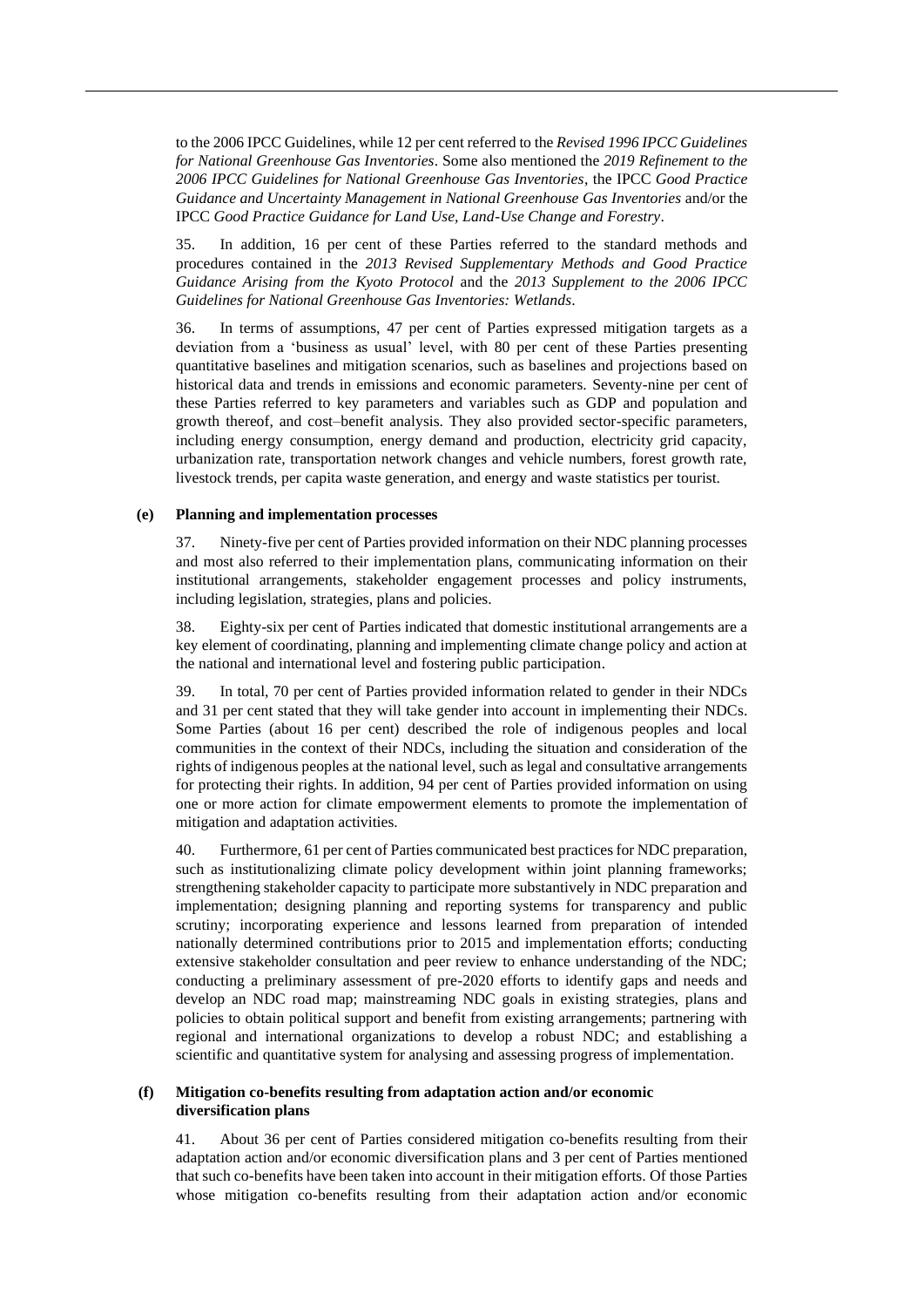diversification plans were considered, 19 per cent reflected social and economic consequences of response measures and included an economic diversification plan and/or a just transition or social pillar for designing climate policies that foster a just and equitable transition and for managing changes in relevant sectors arising from the implementation of climate policies. Other Parties (26 per cent) considered positive and/or negative economic and social consequences of response measures without linking them to the mitigation cobenefits of their adaptation action and/or economic diversification plans. Three per cent of Parties presented their sectoral mitigation and adaptation plans in the agriculture, energy, forestry, tourism and transport sectors as transition or diversification plans.

## **(g) Contribution towards achieving the objective of the Convention as set out in its Article 2, and towards Article 2, paragraph 1(a), and Article 4, paragraph 1, of the Paris Agreement**

42. About 96 per cent of Parties communicated information on the contribution of their NDCs towards achieving the objective of the Convention as set out in its Article 2, and towards Article 2, paragraph 1(a), and Article 4, paragraph 1, of the Paris Agreement.

43. Fifty-four per cent of Parties indicated that their future level of emissions following the implementation of their NDC is a fair contribution to global efforts that is consistent with the goal of keeping the global average temperature increase to well below 2 or 1.5 °C. Section III.A.7 below provides further details on how countries consider their NDCs to be fair and ambitious.

44. In this context, these Parties highlighted their national mitigation and/or adaptation efforts; NDC targets; LT-LEDS; development pathways for decoupling emissions from economic growth; efforts related to equity, sustainable development and poverty eradication; and mobilization of domestic and international support.

## **2. Projected total global GHG emissions in 2025 and 2030 taking into account implementation of NDCs**

45. Total global GHG emission levels taking into account the implementation of the latest NDCs of all Parties to the Paris Agreement are projected to be around 54.1 (52.3–55.9) Gt  $CO<sub>2</sub>$  eq in 2025 and 53.7 (50.7–56.7) Gt  $CO<sub>2</sub>$  eq in 2030. The ranges provided indicate low and high emission estimates. The lower ranges assume or imply full implementation of NDCs, including those targets whose implementation is dependent on access to enhanced financial resources, technology transfer and technical cooperation, and capacity-building support; availability of market-based mechanisms; and absorptive capacity of forests and other ecosystems. The upper range considers only implementation of the NDCs presented, excluding conditional elements.

46. The projected global GHG emission level in 2025 taking into account the implementation of all the latest NDCs of all Parties to the Paris Agreement is:

- (a) 56.9 (51.6–62.2) per cent higher than the 1990 level (34.5 Gt  $CO<sub>2</sub>$ eq);
- (b) 44.1 (39.2–48.9) per cent higher than the 2000 level (37.6 Gt  $CO_2$  eq);
- (c) 14.4 (10.6–18.3) per cent higher than the 2010 level (47.3 Gt CO<sub>2</sub> eq);

(d) 3.1 per cent higher (ranging from 0.4 per cent lower to 6.6 per cent higher) than the 2019 level (52.5 Gt  $CO<sub>2</sub>$  eq).

- 47. Global GHG emissions in 2030 are projected to be:
	- (a) 55.8 (47.0–64.6) per cent higher than in 1990;
	- (b) 43.0 (35.0–51.1) per cent higher than in 2000;
	- (c) 13.6 (7.2–20.0) per cent higher than in 2010;

(d) 2.4 per cent higher (ranging from 3.4 per cent lower to 8.1 per cent higher) than in 2019.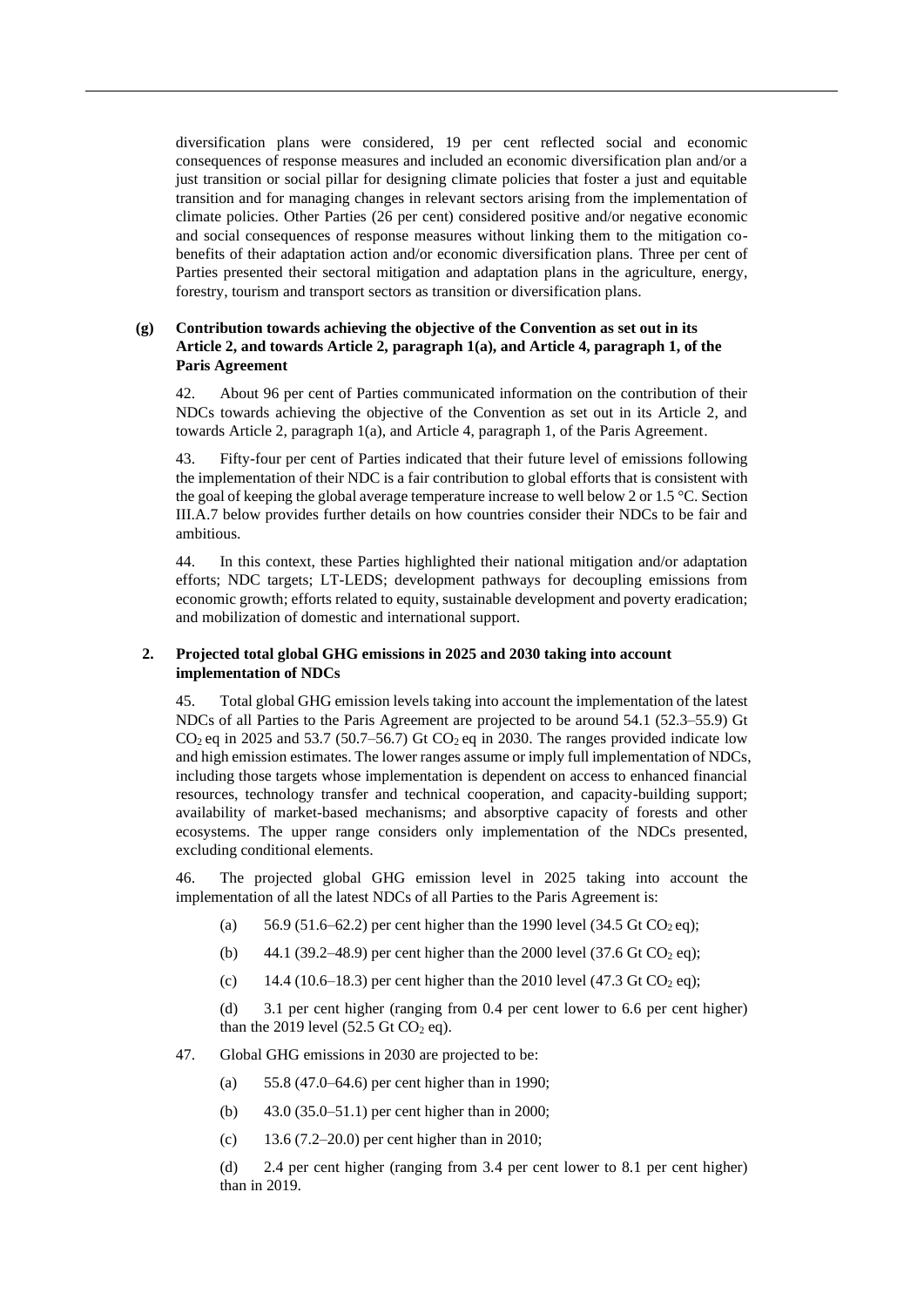

Figure 1 **2025 and 2030 emissions under NDCs compared with the 1990, 2000, 2010 and 2019 levels**

*Note*: Emissions in 2025 (light blue) and 2030 (dark blue) relative to historical global GHG emission levels, namely in 1990, 2000, 2010 and 2019. Shown here are global GHG emissions (without LULUCF) in 2025 and 2030, with the vertical black bar indicating the range of GHG emissions from the lower quantification (lower ranges, full implementation, including all conditional elements) to the higher quantification (higher emission end of NDCs, if a range is provided or if the NDC quantification is uncertain, excluding conditional elements). The percentages provided are the average values.

48. When taking into account the full implementation of NDCs, total GHG emission levels are projected to be 53.2 (52.3–54.2) Gt CO<sub>2</sub> eq in 2025 and 52.0 (50.7–53.3) Gt CO<sub>2</sub> eq in 2030. The total GHG emission level in 2030 is projected to be 0.9 per cent lower than in 2019 (ranging from 3.4 per cent lower to 1.7 per cent higher). This means that global GHG emissions could peak before 2030.

#### **3. Long-term low-emission development strategies**

49. A total of 78 Parties (around 40 per cent of Parties) provided quantifiable information on their long-term mitigation visions, strategies and targets for up to and beyond 2050, which either have already been formulated, are being prepared or have been communicated through an LT-LEDS. Most of the long-term goals refer to net zero GHG emissions or net zero  $CO<sub>2</sub>$ emissions, using a variety of terms such as net zero emissions, GHG neutrality, climate neutrality, carbon neutrality, net zero carbon emissions and  $CO<sub>2</sub>$  neutrality, by 2050, 2060 or mid-century. 11

50. The GHG emissions of these Parties in 2010 and 2019 are estimated at 31.8 and 33.6 Gt  $CO<sub>2</sub>$  eq, respectively. For 2030, their emissions are projected to be 30.1 (29.3–30.9) Gt  $CO<sub>2</sub>$  eq, 5 (3–8) per cent lower than in 2010 and 10 (8–13) per cent lower than in 2019.

51. On the basis of the information provided on long-term mitigation visions, strategies and targets in the NDCs, the total emissions in 2050 of the Parties with long-term targets are projected to be  $7.2-10.5$  Gt  $CO<sub>2</sub>$  eq. Bearing in mind the inherent uncertainties regarding such long-term estimates, this represents a GHG emission reduction of about 69–78 per cent below the 2019 level by 2050.

<sup>&</sup>lt;sup>11</sup> Detailed information on the scope and content of submitted LT-LEDS is contained in the synthesis report on the state of GHG emissions by sources and removals by sinks and mitigation efforts undertaken by Parties being prepared for the global stocktake.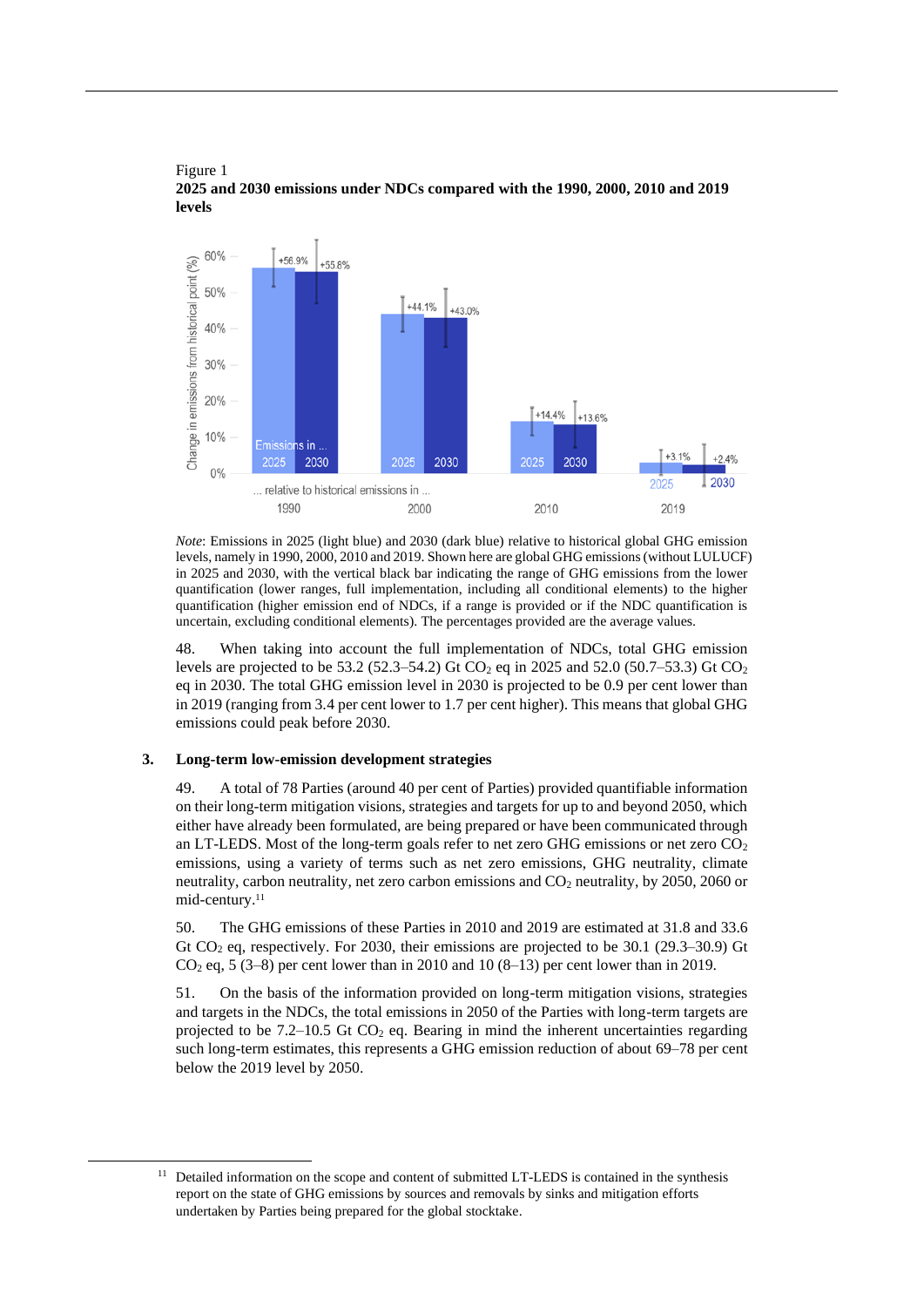#### **4. Per capita emissions**

52. Global average per capita GHG emissions slightly increased in 2000–2010 and have remained near constant since, estimated at 6.5, 6.2 and 6.6 t  $CO<sub>2</sub>$  eq in 1990, 2000 and 2005, respectively, and at 6.8 t CO<sub>2</sub> eq in 2010, 6.9 t CO<sub>2</sub> eq in 2015 and 6.8 t CO<sub>2</sub> eq in 2019.<sup>12</sup>

53. On the basis of the latest NDCs, per capita emissions are projected to be 6.7 (6.4–6.9) t CO<sub>2</sub> eq in 2025 and slightly lower at 6.3 (6.0–6.7) t CO<sub>2</sub> eq in 2030, meaning that, on average, emissions are projected to be 2.8 per cent lower in 2025 and 7.6 per cent lower in 2030 than in 2019 (see figure 2).



Figure 2 **Historical and projected per capita emissions, 1990–2030**

### **5. Carbon budgets**

54. In the contribution of Working Group I to the AR6,<sup>13</sup> the remaining carbon budgets consistent with keeping warming below 1.5 and 2  $^{\circ}$ C are assessed. Global cumulative CO<sub>2</sub> emissions for  $1850-2019$  are estimated at  $2,390\pm240$  Gt CO<sub>2</sub>. There is a near-linear relationship between cumulative  $CO<sub>2</sub>$  and temperature increase, and the carbon budget already spent has led to observed warming of 1.07 °C (likely range of 0.8–1.3 °C). For a 50 per cent likelihood of limiting further warming to 0.43 °C (1.07 °C historical + 0.43 °C = 1.5 °C) relative to the 1850–1900 level, there is an estimated remaining carbon budget of 500 Gt  $CO<sub>2</sub>$ , and 400 Gt  $CO<sub>2</sub>$  for a two-thirds chance (67 per cent probability). As long as cumulative  $CO<sub>2</sub>$  emissions from the start of 2020 stay below those levels, the IPCC estimates that the long-term average warming can be kept at or below 1.5 °C (with either 50 or 67 per cent probabilities, respectively). If cumulative  $CO<sub>2</sub>$  emissions were to exceed 500 Gt  $CO<sub>2</sub>$ either before 2030 or thereafter, net negative emissions in the second half of the century would be necessary to bring the global mean temperature rise below 1.5 °C. The remaining carbon budget consistent with a likely chance (67 per cent) of keeping warming below 2 °C is assessed by the IPCC to be  $1,150$  Gt  $CO<sub>2</sub>$  from the beginning of 2020.

<sup>&</sup>lt;sup>12</sup> Unless otherwise noted, in this report per capita emission levels are without LULUCF and calculated on the basis of the *2019 Revision of World Population Prospects* of the Population Division of the Department of Economic and Social Affairs of the United Nations (available at [https://population.un.org/wpp\)](https://population.un.org/wpp/) and its medium-variant projection.

<sup>13</sup> IPCC. 2021. *Climate Change 2021: The Physical Science Basis. Contribution of Working Group I to the Sixth Assessment Report of the Intergovernmental Panel on Climate Change*. V Masson-Delmotte, P Zhai, A Pirani, et al. (eds.). Cambridge: Cambridge University Press. Available at [www.ipcc.ch/report/ar6/wg1.](https://www.ipcc.ch/report/ar6/wg1/)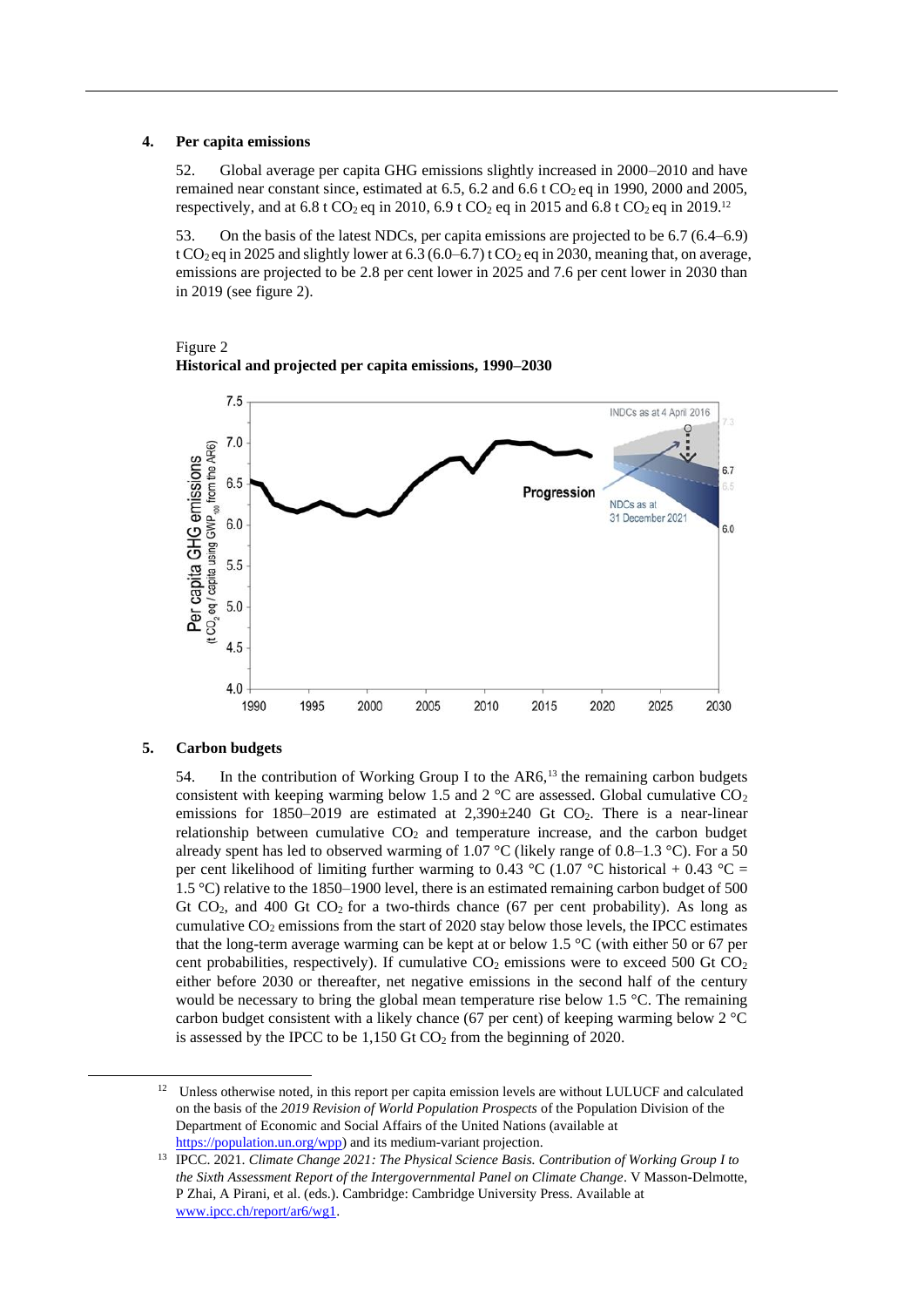#### Figure 3 **Estimates of historical CO<sup>2</sup> emissions and remaining carbon budgets**

| Global warming between<br>1850-1900 and 2010-2019<br>$C^{\circ}$                                                |                                                                                                            |      |      |                                                                                                                                                          |      | Historical cumulative $CO_2$ emissions from 1850 to 2019 (GtCO <sub>2</sub> ) |                                                                                |
|-----------------------------------------------------------------------------------------------------------------|------------------------------------------------------------------------------------------------------------|------|------|----------------------------------------------------------------------------------------------------------------------------------------------------------|------|-------------------------------------------------------------------------------|--------------------------------------------------------------------------------|
| $1.07(0.8-1.3;$ likely range)                                                                                   |                                                                                                            |      |      | 2390 ( $\pm$ 240; <i>likely</i> range)                                                                                                                   |      |                                                                               |                                                                                |
| Approximate<br>global<br>warming<br>relative to<br>1850-1900<br>until<br>temperature<br>limit $(^{\circ}C)*(1)$ | Additional<br>global<br>warming<br>relative to<br>2010-2019<br>until<br>temperature<br>limit $(^{\circ}C)$ | 17%  | 33%  | Estimated remaining carbon budgets<br>from the beginning of 2020 ( $GtCO2$ )<br>Likelihood of limiting global warming<br>to temperature limit*(2)<br>50% | 67%  | 83%                                                                           | Variations in reductions<br>in non- $CO2$<br>emissions $*(3)$                  |
| 1.5                                                                                                             | 0.43                                                                                                       | 900  | 650  | 500                                                                                                                                                      | 400  | 300                                                                           | Higher or lower<br>reductions in                                               |
| 1.7                                                                                                             | 0.63                                                                                                       | 1450 | 1050 | 850                                                                                                                                                      | 700  | 550                                                                           | accompanying non- $CO2$<br>emissions can increase or<br>decrease the values on |
| 2.0                                                                                                             | 0.93                                                                                                       | 2300 | 1700 | 1350                                                                                                                                                     | 1150 | 900                                                                           | the left by 220 $GtCO2$ or<br>more                                             |

*Note*: This table is reproduced from the Summary for Policy Makers of the Working Group I contribution to the AR6 of the IPCC. Estimated remaining carbon budgets are calculated from the beginning of 2020 and extend until global net zero  $CO<sub>2</sub>$  emissions are reached. They refer to  $CO<sub>2</sub>$ emissions while accounting for the global warming effect of non- $CO<sub>2</sub>$  emissions. Global warming in this table refers to human-induced global surface temperature increase, which excludes the impact of natural variability on global temperatures in individual years. For references and footnotes to this table, see[: www.ipcc.ch/report/ar6/wg1.](https://www.ipcc.ch/report/ar6/wg1/)

55. On the basis of projected emissions presented in the latest NDCs, cumulative  $CO<sub>2</sub>$ emissions for 2020–2030 are projected to be around 437 (426–448) Gt.

56. In the context of the carbon budget consistent with a 50 per cent likelihood of limiting further warming to 0.43 °C (1.07 °C historical + 0.43 °C = 1.5 °C), cumulative CO<sub>2</sub> emissions for 2020–2030 based on the latest NDCs would likely use 87 per cent of the remaining carbon budget, leaving a post-2030 carbon budget of around 63 Gt  $CO<sub>2</sub>$ , which is equivalent to an average year of  $CO<sub>2</sub>$  emissions in 2020–2030 (see figure 4 below). Similarly, in the context of the carbon budget consistent with a likely (67 per cent) chance of keeping warming below  $2^{\circ}$ C, cumulative CO<sub>2</sub> emissions based on the latest NDCs would likely use around 38 per cent of the remaining carbon budget in 2020–2030.



**Remaining carbon budget consistent with keeping warming at 1.5 °C or having a likely chance of keeping it below 2 °C**

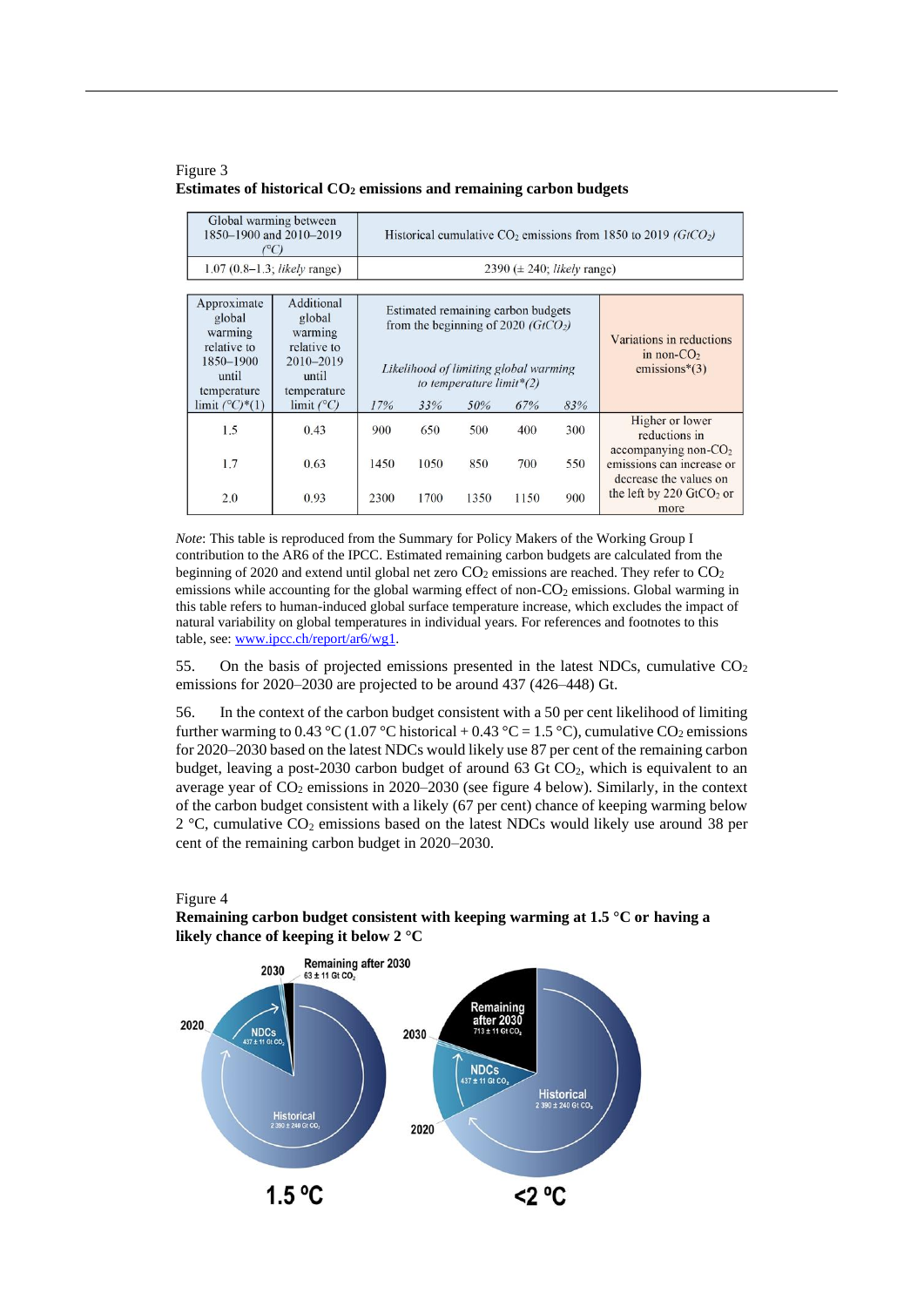#### **6. Comparison with scenarios considered by the IPCC**

57. Compared with some high-emission scenarios that do not assume additional climate policies and that were assessed by the IPCC for its AR5 (such as RCP6 and RCP8.5) and AR6 (such as SSP3-7.0 and SSP5-8.5),<sup>14</sup> projected 2030 emission levels consistent with NDCs are lower. However, current global GHG emissions in line with NDCs are similar to or lower than the emission levels reflected in IPCC scenario SSP2-4.5 (see figure 5 below).

58. According to the SR1.5,<sup>15</sup> net anthropogenic  $CO_2$  emissions need to decline by about 45 per cent from the 2010 level by 2030 (40–60 per cent interquartile range), reaching net zero around 2050 (2045–2055 interquartile range), in order to be consistent with global emission pathways that feature no or limited temporary overshoot of the 1.5 °C warming level. The contribution of Working Group I to the AR6 conveyed a similar message in that the 'very low GHG emissions' scenario considered is the only scenario in which warming is limited to around 1.5 °C and features net zero global  $CO_2$  emissions around 2050. For limiting global warming to below  $2 \degree C$ , CO<sub>2</sub> emissions need to decline by about 25 per cent from the 2010 level by 2030 on most pathways (10–30 per cent interquartile range) and reach net zero around 2070 (2065–2080 interquartile range). Substantial reductions in non- $CO<sub>2</sub>$  emissions are also required in both 2  $\mathrm{^{\circ}C}$  and 1.5  $\mathrm{^{\circ}C}$  scenarios.<sup>16</sup>

59. In figure 5 below, the total GHG emission levels taking into account implementation of all the latest NDCs are compared with emission levels for three of the scenario groups in the SR1.5 database: $17$  a group of scenarios in which global mean temperature rise is kept at all times below 1.5 °C relative to the 1850–1900 level ('below 1.5 °C');<sup>18</sup> a group of scenarios in which warming is kept at around  $1.5 \degree C$  with a potential limited overshoot and then the global mean temperature rise decreases to below 1.5  $^{\circ}$ C by the end of the century ('1.5  $^{\circ}$ C with limited overshoot');<sup>19</sup> and a third group that implies warming above 1.7 °C but with a likely chance of being well below 2  $^{\circ}$ C ('lower 2  $^{\circ}$ C'). The third group features scenarios with strong emission reductions in the 2020s or only after 2030.

<sup>17</sup> See Huppmann D, Rogelj J, Kriegler E, et al. 2018. A new scenario resource for integrated 1.5 °C research. *Nature Climate Change*. 8(12): pp.1027–1030. Available at [www.nature.com/articles/s41558-018-0317-4.](https://www.nature.com/articles/s41558-018-0317-4) New scenarios are available as part of the publication of the Working Group III contribution to the AR6 of the IPCC, and future analysis will update this comparison in the light of the most recent IPCC-assessed scenarios.

<sup>&</sup>lt;sup>14</sup> RCP6 and RCP8.5, and SSP3-7.0 and SSP5-8.5, respectively, are among the core scenarios investigated in the Working Group I contributions to the AR5 and AR6. They are high-emissions scenarios. The contribution of Working Group I to the AR6 of the IPCC assessed a total of five core scenarios, with a medium scenario SSP2-4.5, a medium-low scenario SSP1-2.6 and a very low scenario SSP1-1.9. In the scenario labels RCPy and SSPx-y, where 'x' and 'y' represent the numbers used, 'y' stands for the approximate human-induced radiative forcing by 2100 in  $W/m^2$  and 'x' stands for the socioeconomic family SSPy, ranging from 1 to 5, with 1 representing a focus on sustainability and 5 representing high fossil fuel development.

<sup>15</sup> IPCC. 2018. *IPCC Special Report on the Impacts of Global Warming of 1.5 °C above Pre-industrial Levels and Related Global Greenhouse Gas Emission Pathways in the Context of Strengthening the Global Response to the Threat of Climate Change, Sustainable Development, and Efforts to Eradicate Poverty.* V Masson-Delmotte, P Zhai, H-O Pörtner, et al. (eds.). Geneva: World Meteorological Organization. Available at [www.ipcc.ch/sr15.](https://www.ipcc.ch/sr15/)

<sup>&</sup>lt;sup>16</sup> Further information on all IPCC scenarios is available a[t https://data.ene.iiasa.ac.at/iamc-1.5c-explorer.](https://data.ene.iiasa.ac.at/iamc-1.5c-explorer/)

<sup>&</sup>lt;sup>18</sup> This refers to the SR1.5 scenarios that imply keeping the global mean temperature rise below 1.5 °C at all times relative to the 1850–1900 level, with at least a 50 per cent chance.

<sup>&</sup>lt;sup>19</sup> This refers to the SR1.5 scenarios that imply keeping warming to around 1.5 °C with a potential limited overshoot and then decreasing the global mean temperature rise to below 1.5 °C, with at least a 50 per cent chance, by the end of the century relative to the 1850–1900 level.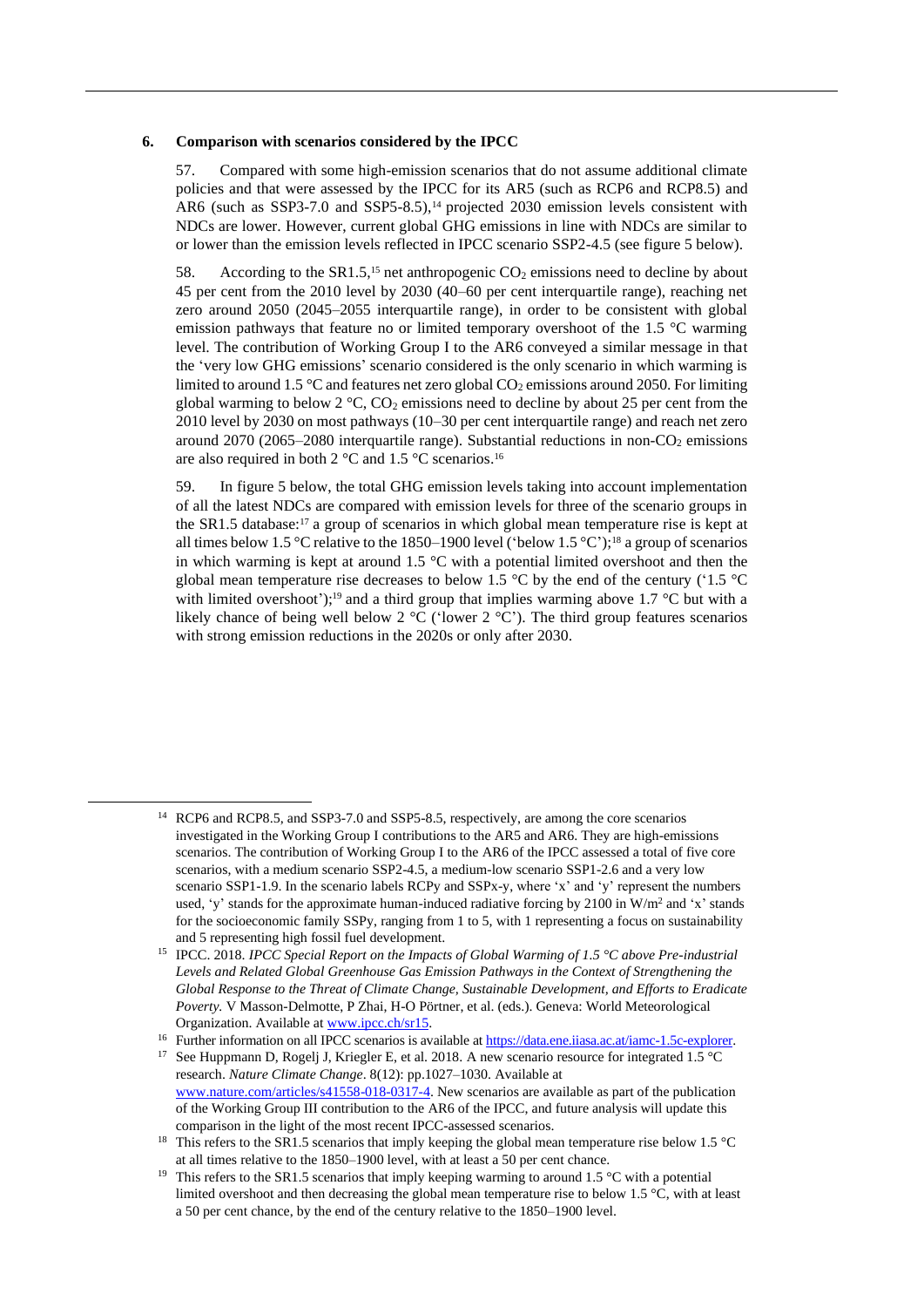#### Figure 5

**Comparison of global emissions under scenarios assessed in the IPCC Special Report on Global Warming of 1.5 °C with total emissions according to NDCs**



<span id="page-14-0"></span>60. The total GHG emission level in 2030 taking into account implementation of all the latest NDCs is projected to exceed the emission level in the lower  $2 \degree C$  scenarios by 18.1  $(13.7–24.0)$  Gt CO<sub>2</sub> eq. If full implementation of the NDCs is assumed, the amount by which the emission level taking into account the latest NDCs exceeds that in the lower 2 °C scenarios is reduced to 15.9 (12.5–21.8) Gt  $CO<sub>2</sub>$  eq. Without implementation of any conditional elements of the NDCs, this so-called 'emission gap' increases to 19.3 (15.9–25.2)  $Gt CO<sub>2</sub> eq.$ 

61. The total GHG emission level in 2030 taking into account implementation of all the latest NDCs is projected to be 26.7 (23.8–30.3) Gt CO<sub>2</sub> eq higher than the emission level in the 1.5 °C with limited overshoot scenarios and 36.2 (33.5–40.1) Gt CO<sub>2</sub> eq higher than the emission level in the below 1.5  $\degree$ C scenarios (see figure 5 above). In the case of full implementation of the NDCs, emissions by 2030 are projected to be  $24.6$  ( $22.3-28.5$ ) Gt CO<sub>2</sub> eq higher than in the 1.5 °C with limited overshoot scenarios, and 33.5 (32.0–38.4) Gt CO<sub>2</sub> eq higher than in the below 1.5 °C scenarios.<sup>20</sup>

<span id="page-14-1"></span>62. The total global GHG emission level in 2030 taking into account the implementation of all the latest NDCs is projected to be 13.6 (7.2–20.0) per cent above the 2010 level. According to the SR1.5, to be consistent with global emission pathways with no or limited overshoot of the 1.5  $\degree$ C goal, global net anthropogenic CO<sub>2</sub> emissions need to decline by about 45 per cent from the 2010 level by 2030, reaching net zero around 2050. For limiting global warming to below  $2 \degree C$ ,  $CO_2$  emissions need to decrease by about 25 per cent from the 2010 level by 2030 and reach net zero around 2070.

63. There are large and persistent emission and implementation gaps, which exacerbate the adaptation gap, as well as gaps in the required investment and finance for mitigation and adaptation. <sup>21</sup> Paragraphs 64–66 below provide an indication of the emission gaps.

64. The difference between projected 2030 emissions in line with the NDCs and costoptimal scenarios that limit warming to 1.5 °C or below 2 °C is substantial. This difference is understood as the 'emission gap'. By 2030, it is projected that total GHG emissions (including LULUCF) in line with NDCs excluding conditional elements will be 26–32 Gt

<sup>&</sup>lt;sup>20</sup> The differences between scenarios from the IPCC database and the global aggregate emissions under implementation of the NDCs are derived from total global emissions including emissions from LULUCF and international aviation and international maritime transport. Differences are provided as medians and interquartile ranges.

 $21$  For further information, refer to the synthesis reports on the state of adaptation efforts, experiences and priorities and on the information identified in decision 19/CMA.1,  para. 36(d) being prepared for the global stocktake.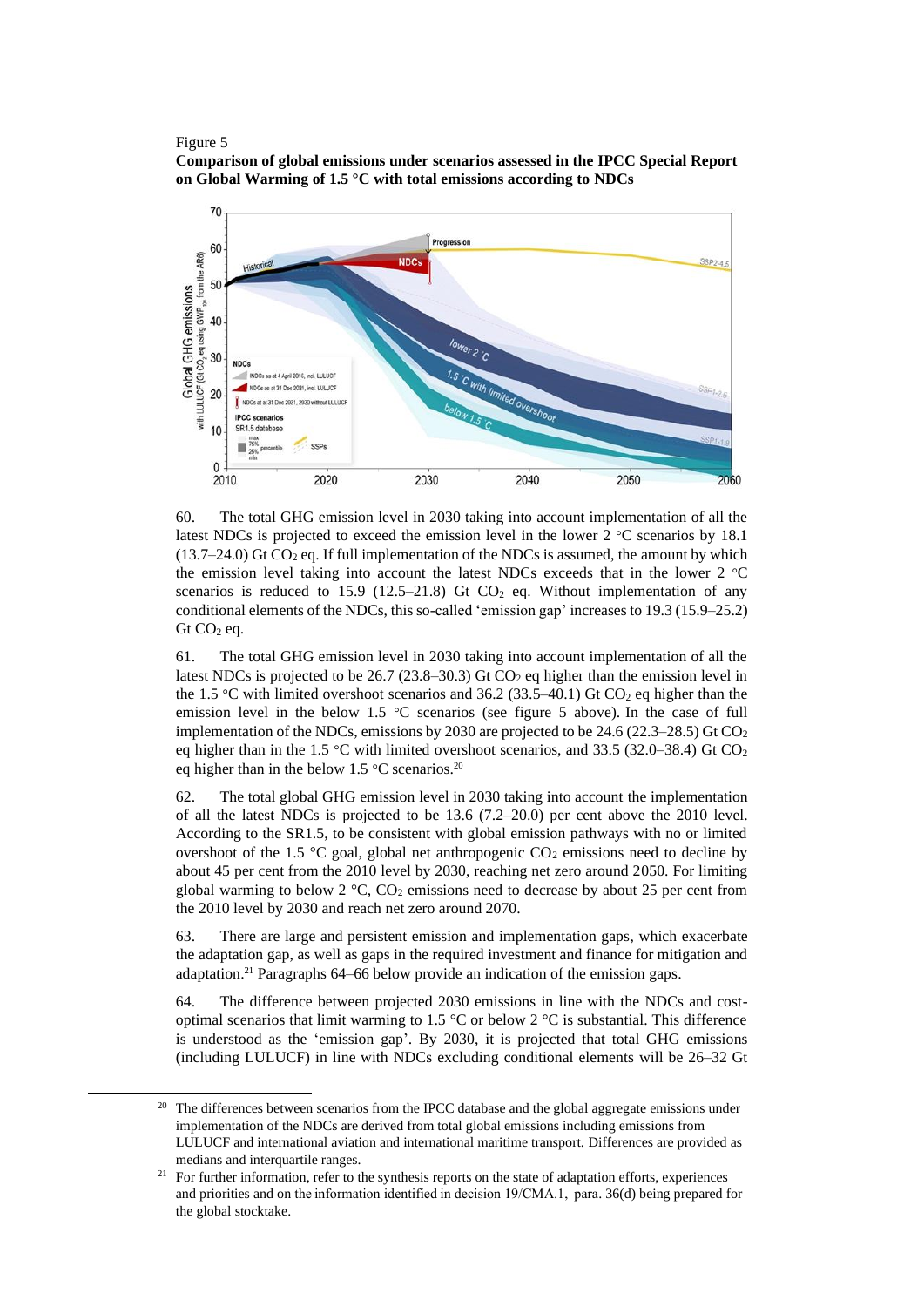$CO<sub>2</sub>$  eq higher than pathways that reach warming below 1.5 °C with a limited overshoot. This emission gap is slightly lowered if the full implementation of NDCs is assumed, in which case estimated 2030 emission levels are projected to be  $22-29$  Gt  $CO<sub>2</sub>$  eq higher than those pathways that reach warming below 1.5  $\degree$ C with limited overshoot.<sup>22</sup>

<span id="page-15-1"></span>65. The new and updated NDCs lower the projected 2030 emission levels by between approximately 4.3 Gt  $CO<sub>2</sub>$  eq (implementation of NDCs excluding conditional elements) and 4.9 Gt  $CO<sub>2</sub>$  eq (full implementation of NDCs), closing the emission gap by about one fifth to 2  $\degree$ C or about one sixth to 1.5  $\degree$ C, compared with the intended nationally determined contributions as at 4 April 2016.

66. The information in figure 5 and paragraphs [60](#page-14-0)[–62](#page-14-1) above implies an urgent need for either a significant increase in the level of ambition of NDCs between now and 2030 or a significant overachievement of the latest NDCs, or a combination of both, in order to attain the cost-optimal emission levels suggested in many of the scenarios considered in the contribution of Working Group I to the AR6. If emissions are not reduced by 2030, they will need to be substantially reduced thereafter to compensate for the slow start on the path to net zero emissions. The SR1.5 identifies net zero  $CO<sub>2</sub>$  emissions as a prerequisite for halting warming at any level. Non- $CO<sub>2</sub>$  emissions are also substantially reduced in the emissions scenarios assessed by the IPCC, although remainder emissions, particularly from the agricultural sectors, remain even in 1.5° C scenarios involving significant mitigation. Unlike for  $CO<sub>2</sub>$ , the warming induced by non- $CO<sub>2</sub>$  emissions with a shorter lifetime, such as methane, can be reversed to some degree when emissions of these gases drop (contribution of Working Group I to the AR6 of the IPCC, chap. 6).

### <span id="page-15-0"></span>**7. Fairness and ambition in the light of national circumstances**

67. Ninety-eight per cent of Parties explained how they consider their NDCs to be fair and ambitious in the light of their national circumstances. Since there is no definition of a common framework for assessing fairness and ambition under the Paris Agreement, these Parties used different metrics such as capabilities; historic and current responsibility; climate justice; share in global emissions; level of per capita emissions; vulnerability to the adverse impacts of climate change; development and/or technological capacity; mitigation potential; cost of mitigation actions; degree of progression or progression beyond the current level of effort; and links to objectives of the Paris Agreement and its long-term global goals.

68. These Parties included qualitative and/or quantitative information on how their NDCs represent progression and the highest possible ambition, for example by increasing the estimated level of emission reductions; bringing forward the projected date of peaking of emissions; enhancing mitigation efforts; increasing unconditional elements; including longterm targets; introducing and/or enhancing policies; elaborating on adaptation action; integrating climate goals into national policy instruments; enhancing linkages with the Sustainable Development Goals; using more accurate data and moving to higher-tier estimation; establishing arrangements for monitoring and/or tracking progress of implementation; enhancing the stakeholder consultation process; developing sector-based action plans for implementation; and presenting additional information to facilitate clarity, transparency and understanding.

69. Fifty-four per cent of these Parties framed their fairness consideration within their past, current and future share in global and/or per capita emissions compared with global averages, or in relation to the trends in one or several metrics indicated in paragrap[h 67](#page-15-0) above. Fourteen per cent indicated that, despite the coronavirus disease 2019 and its impacts on their economies, they are committed to implementing their NDCs to address climate change.

70. In total, 59 per cent of Parties provided information on ambition by linking their NDCs to their commitment to transition to a sustainable and/or low-carbon and resilient economy; 31 per cent stated that they have incorporated their NDC goals and policies into national legislative, regulatory and planning processes as a means of ensuring implementation; and 11 per cent addressed ambition in the context of the inclusive design of their NDCs,

 $22$  The emission gap ranges provided in this paragraph and para. [65](#page-15-1) are 25–75 per cent ranges.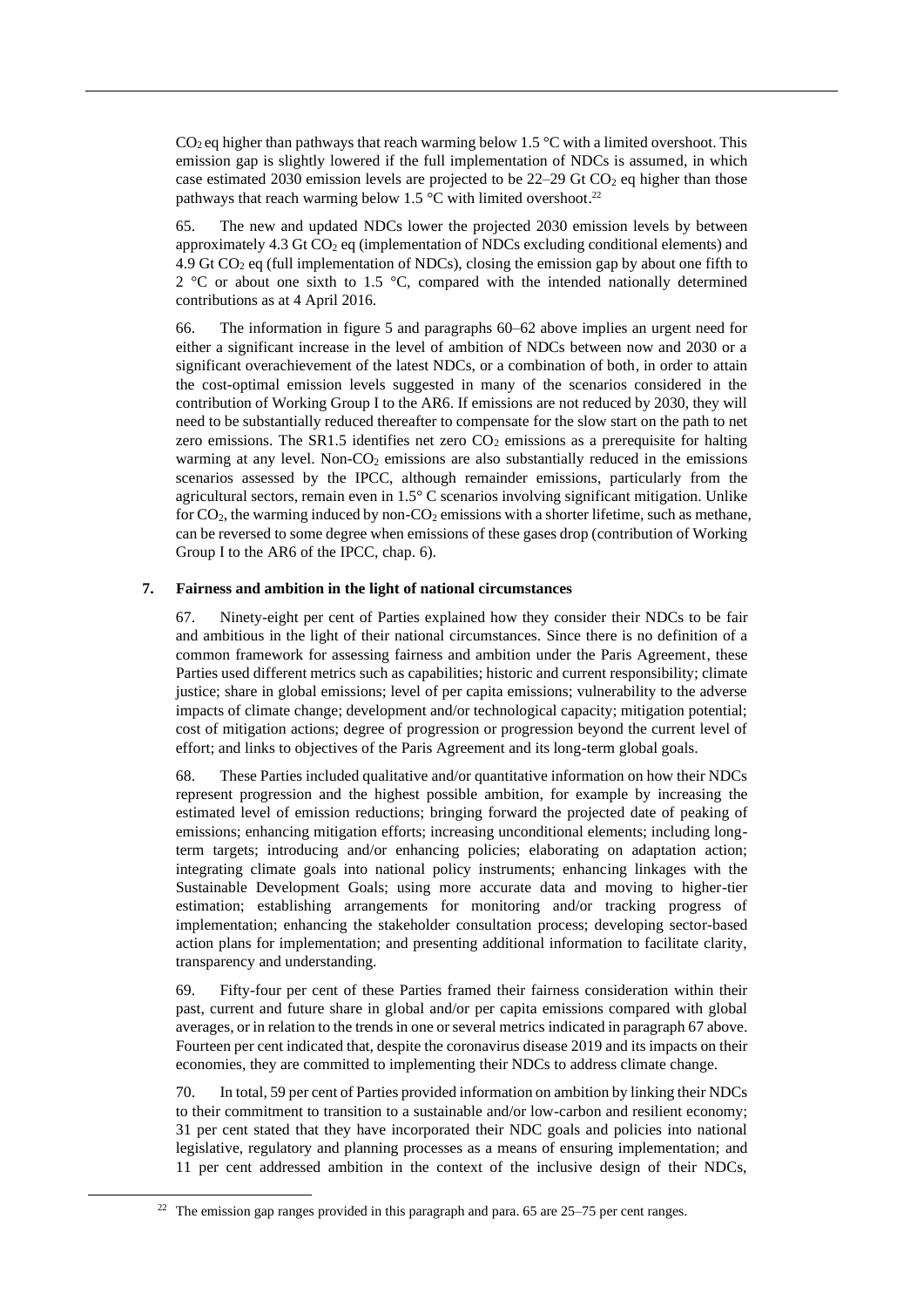considering various cross-cutting aspects, such as investment plans, gender responsiveness, education and just transition.

71. Fifty-two per cent of Parties stated that their NDCs are in line with the long-term goals of the Paris Agreement or the mitigation pathways for limiting global warming to well below 2 or 1.5 °C above pre-industrial levels. Of the Parties that communicated new or updated NDCs, 72 per cent highlighted that they have enhanced their mitigation and/or adaptation contributions.

## **B. Overall progress made by Parties towards the implementation of their NDCs**

72. This section provides information on the overall progress made by Parties towards the implementation of their NDCs. Information referred to in Article 13, paragraph 7(b), of the Paris Agreement will be synthesized as provided in BTRs for the subsequent global stocktake.

#### **1. National circumstances and institutional arrangements**

73. On the basis of their national circumstances and development pathways, 57 per cent of Parties highlighted contextual aspirations and priority areas in their NDCs, such as maximizing synergies between short- and long-term climate commitments and the Sustainable Development Goals; adaptation and climate-resilient development; collaboration with and support from developed country Parties and international organizations; deploying low-emission technologies to drive emission reduction, safeguarding food security and eradicating poverty; involving youth, local governments and communities and/or indigenous groups in a gender-responsive manner; just transition of the workforce; social and climate justice; circular economy; integrated resource management; oceans or blue carbon; disaster risk reduction; human health; energy production from renewable sources and/or energy efficiency; and reducing risks caused by loss and damage.

74. Eighty-six per cent of Parties indicated that domestic institutional arrangements are a key element of coordinating, planning and implementing climate change policy and action at the national and international level and fostering public participation. About 80 per cent of Parties referred to specific arrangements for NDC preparation that are already in place or currently under development, such as inter-institutional commissions, councils and committees, led by a designated entity with a coordination role and including members from public entities, the private sector, non-governmental organizations and/or academia.

75. Seventy-eight per cent of Parties referred to formal arrangements in place for consulting various stakeholders, including the general public, local communities, indigenous peoples, private entities, business and trade associations, civil society organizations, youth associations, women's associations, regional development partners, academia and research communities. Almost all of these Parties (94 per cent) indicated that they conducted such consultation and engagement processes in an inclusive and participatory manner. Twentytwo per cent of these Parties specifically referenced gender-sensitive consultations, referring to specific guidelines for ensuring gender sensitivity, such as during public consultations, and highlighting the inclusion in the process of national gender machineries, gender and women's groups, or non-governmental organizations.

#### **2. Information necessary to track progress**

76. In accordance with decision 18/CMA.1, annex, paragraph 65, Parties shall identify and report in their BTR information on the indicator(s) that they selected to track progress towards the implementation and achievement of their NDCs under Article 4 of the Paris Agreement. Such information will be synthesized and presented in future reports, which are due from 2024. As Parties have yet to submit their BTRs, the information in the following paragraphs is based on the information reported by Parties in their latest NDCs.

77. In total, 55 per cent of Parties mentioned specific policy instruments in place for facilitating NDC implementation, in addition to institutional arrangements, and 26 per cent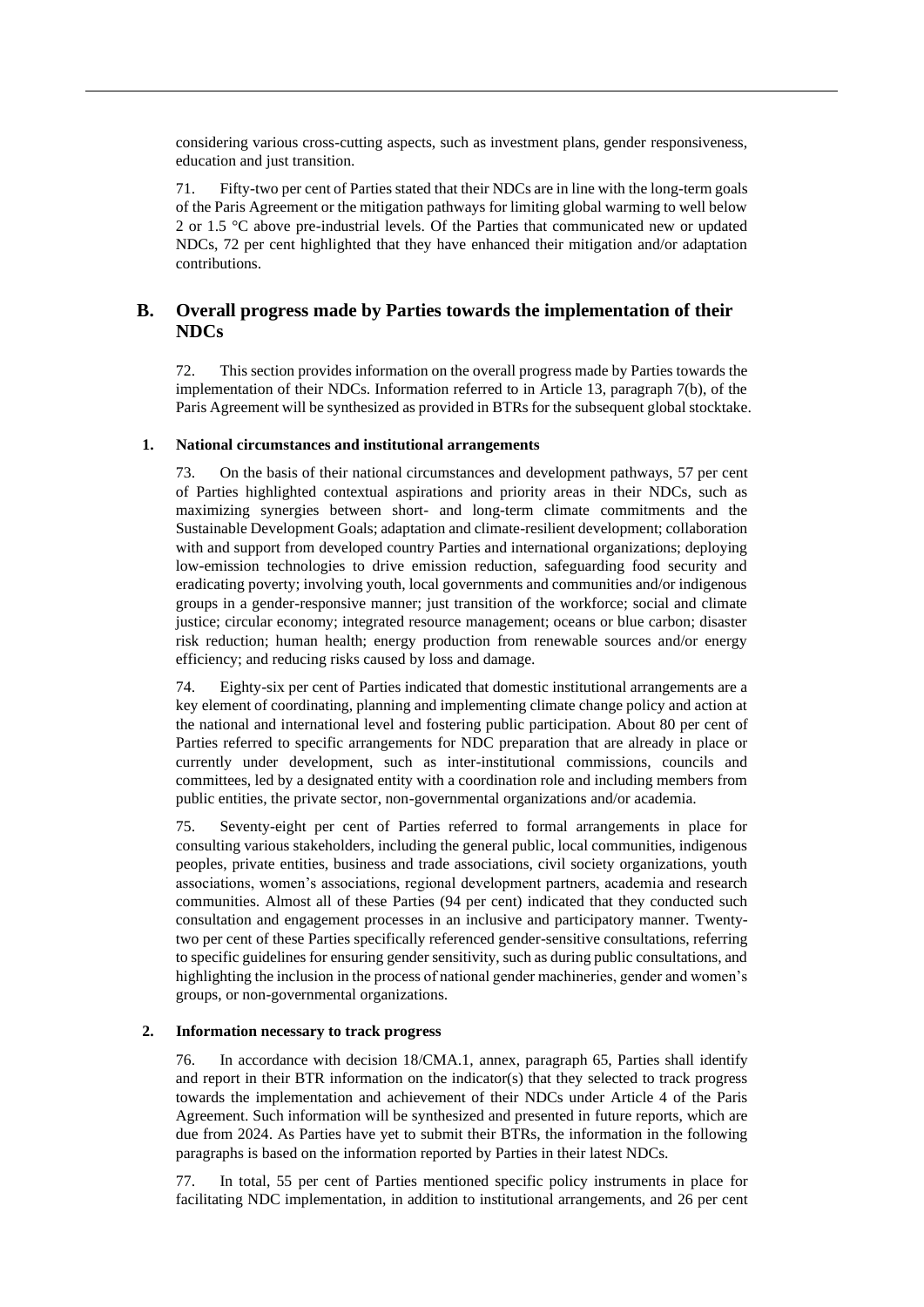mentioned instruments that were under development. Such policy instruments include energy and/or climate strategies, low-emission development strategies, NDC implementation road maps, NDC action plans, laws and regulations on climate change, national sectoral mitigation and adaptation plans and NDC investment plans.

78. In total, 13 per cent of Parties included information on their existing domestic measurement, reporting and verification systems, while 53 per cent indicated that such systems are under development. These Parties acknowledged the important role of such systems in continuously monitoring and tracking the status and progress of their NDCs and mitigation efforts and stated that the results will be reflected in national inventory reports and/or BTRs, ensuring national and international transparency. About 1 per cent of Parties also noted that the feedback from such systems will be used to guide the preparation of their subsequent NDCs.

#### **3. Mitigation policies, actions and plans**

#### **(a) Domestic mitigation measures**

79. Information on international support that is necessary for implementing domestic mitigation measures is described in section III.D below. Future reports may include information on PaMs reported by Parties in their BTRs.

80. Ninety-six per cent of Parties outlined in their NDCs domestic mitigation measures as key instruments for achieving mitigation targets of their NDCs and/or specific priority areas of national importance, which are often a subset of one or more IPCC sectors, including energy supply, transport, buildings, industry,<sup>23</sup> agriculture, LULUCF and waste. In total, 91 per cent of Parties communicated measures in the priority area of energy supply and 74–82 per cent identified measures in transport, LULUCF, buildings, agriculture and waste (see figure 6 below). However, only 46 per cent of Parties indicated measures in industry, although most Parties (74 per cent) included industrial processes and product use as one of the sectors in their NDCs.

81. In total, 53 per cent of Parties communicated domestic mitigation measures for achieving conditional elements of their NDCs, $^{24}$  51 per cent included measures for achieving their NDCs excluding conditional elements and 23 per cent for achieving NDCs with both conditional elements and parts excluding conditional elements. In the priority areas of industry, energy supply and waste, Parties identified measures for achieving conditional elements of their NDCs more frequently than measures for achieving their NDCs excluding conditional elements.

82. Domestic mitigation measures for renewable energy generation were most frequently mentioned by Parties, followed by measures for improving the energy efficiency of buildings (see figure 6 below). In total, 22 per cent of Parties communicated quantitative targets for the share of renewables in electricity generation by 2030 (ranging from 15 to 100 per cent); and 13 per cent of Parties, accounting for 1.8 per cent of total global electricity generation in 2019<sup>25</sup> and 2.2 per cent of global GHG emissions in 2019, communicated target shares exceeding or falling within the IPCC range of 47–65 (median 54) per cent consistent with 1.5 °C pathways.<sup>26</sup>

<sup>&</sup>lt;sup>23</sup> Covers measures targeting emissions from fuel use in industry, industrial process emissions and emissions from product use. For the scopes of the other priority areas, including cross-cutting or other, see document FCCC/PA/CMA/2021/8/Add.2. Available at [https://unfccc.int/sites/default/files/resource/cma2021\\_08a02.pdf](https://unfccc.int/sites/default/files/resource/cma2021_08a02.pdf)

<sup>&</sup>lt;sup>24</sup> Measures for achieving conditional elements of NDCs refer to both: those contributing to NDCs with conditional elements only; and those contributing to NDCs with conditional elements and parts excluding conditional elements.

<sup>25</sup> Estimated on the basis of data from IEA. 2021. *World Energy Balances*. Paris: IEA. All rights reserved; as modified by the UNFCCC secretariat. IEA data used in this report are subject to IEA terms and conditions, available a[t www.iea.org/terms.](http://www.iea.org/terms)

<sup>&</sup>lt;sup>26</sup> The interquartile range of the global renewable share in electricity generation by 2030 consistent with the emission pathways to 1.5 °C with no or limited overshoot in the SR1.5.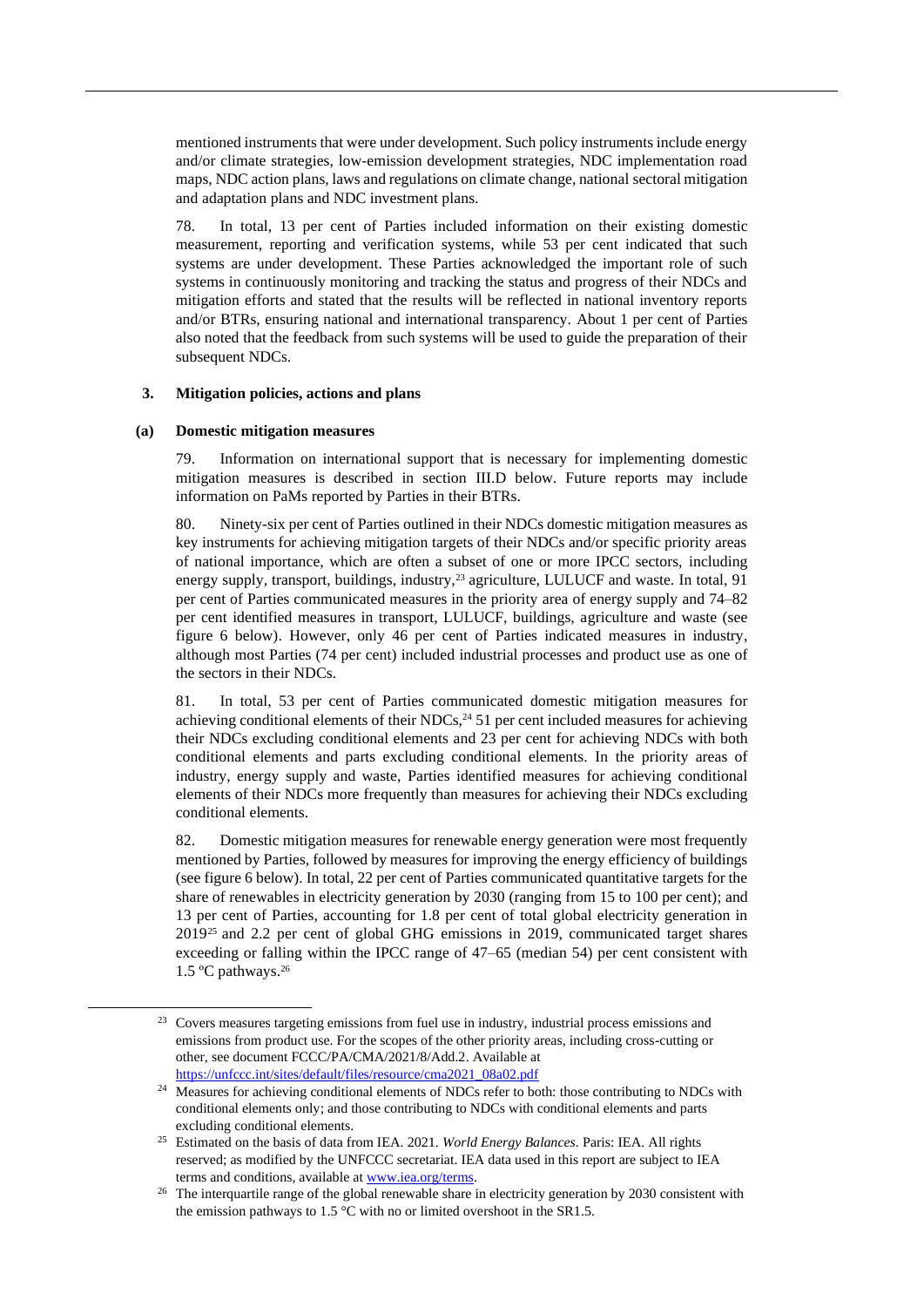83. For the Parties that communicated new or updated NDCs, as in the previous NDCs, renewable energy generation was the most frequently indicated mitigation option $27$  and the focus of quantitative mitigation targets, with the share of Parties indicating this option and target sharply increasing from 57 to 89 per cent and from 35 to 56 per cent, respectively, since the previous NDCs.

#### Figure 6

**Share of Parties referring to specific priority areas for domestic mitigation measures and frequently indicated mitigation options under the priority areas in NDCs**



*Note*: If a Party communicated more than one measure for a specific priority area or one of the frequently indicated mitigation options, it was counted as one Party communicating measures for that area or option.

> 84. In the priority areas related to supply and end use of energy (such as energy supply, transport, buildings and industry), renewable energy generation and shifting to low- or zerocarbon fuels were frequently or widely indicated as key mitigation options relevant to reducing the carbon intensity of electricity and solid, liquid and gaseous fuels (see figure 6 above); electrification was mentioned in relation to increasing the share of electricity in final energy supplied and switching fuel use from fossil fuels to electricity in end-use sectors such as transport and buildings, with the sectors benefiting from electricity with reduced carbon intensity for further decarbonization; and improving energy efficiency and shifting to more efficient modes of transport were often referenced in relation to reducing energy demand. Among measures for shifting to low- or zero-carbon fuels and/or improving energy efficiency, 8 per cent of Parties, accounting for 55 per cent of total global electricity generation from

<sup>&</sup>lt;sup>27</sup> Refers in this report to expected key mitigation effects or categories of domestic mitigation measures, which were identified by analysing the trend in the measures set out in the new or updated NDCs and by referring to those identified in the previous NDC synthesis reports and relevant IPCC reports, including the SR1.5.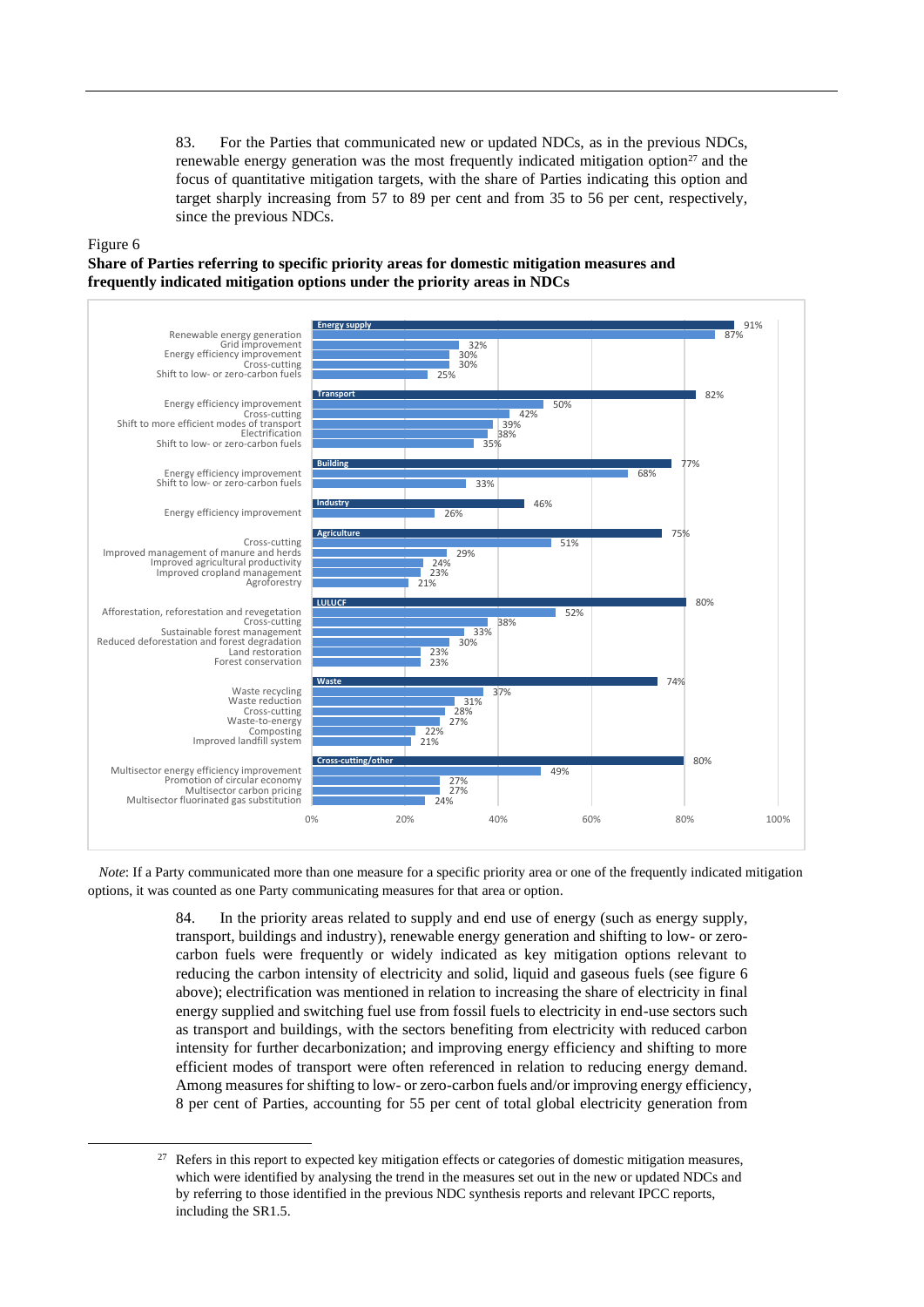coal in 2019, <sup>28</sup> indicated phasing down unabated coal power generation, and 3 per cent, accounting for 3.4 per cent of total global fossil fuel subsidies in 2020,<sup>29</sup> identified phasing out inefficient fossil fuel subsidies or reforming fossil fuel subsidies.

85. More broadly across all priority areas, Parties frequently indicated waste reduction, waste to energy, improved management of manure and herds, and fluorinated gas substitution as key mitigation options relevant to reducing non- $CO<sub>2</sub>$  emissions (see figure 6 above). In addition, Parties often communicated mitigation options related to the circular economy, including reducing and recycling waste and promoting the circular economy. Measures related to multisector carbon pricing were frequently identified as efficient ways of incentivizing low-carbon behaviours and technologies by putting a price on GHG emissions.

86. Eighty per cent of Parties included mitigation measures in the area of LULUCF in their NDCs. In terms of key mitigation options relevant to enhancing carbon sequestration in soil or vegetation, Parties most frequently indicated afforestation, reforestation and revegetation; sustainable forest management; and reduced deforestation and forest degradation (see figure 6 above). In this context, almost half of developing country Parties referred to reducing deforestation as a priority with high mitigation potential, including through efforts to implement REDD+ activities. Parties also highlighted the importance of socioeconomic and environmental non-carbon benefits resulting from these mitigation activities, including for adaptation.

87. The SR1.5 identified mitigation options considered relevant to aligning global emissions trajectories with 1.5 °C pathways, including:

(a) Halting investment in unabated coal by 2030. In total, 3 per cent of Parties, accounting for 0.7 per cent of total global electricity generation from coal in  $2019^{30}$  and 2.6 per cent of global GHG emissions in 2019, communicated corresponding measures, such as phasing out use of unabated coal to produce electricity by 2025. Of those Parties, 60 per cent mentioned the need for a just transition for communities and workers dependent on coal;<sup>31</sup>

(b) Phasing out sales of fossil fuel passenger vehicles by 2035–2050. In total, 3 per cent of Parties, accounting for 3.8 per cent of total global sales of fossil fuel passenger vehicles in 2020<sup>32</sup> and 2.6 per cent of global GHG emissions in 2019, communicated corresponding measures, including banning new registrations of diesel and gasoline vehicles after 2030;

(c) Requiring newly constructed buildings to be near zero energy by 2020. In total, 15 per cent of Parties, accounting for 3 per cent of total global building floorspace of new buildings in 2016<sup>33</sup> and 7.4 per cent of global GHG emissions in 2019, communicated

<sup>28</sup> As footnote 25 above.

<sup>&</sup>lt;sup>29</sup> Estimated on the basis of data from the IEA fossil fuel subsidies database, available at [www.iea.org/data-and-statistics/data-product/fossil-fuel-subsidies-database,](https://www.iea.org/data-and-statistics/data-product/fossil-fuel-subsidies-database) all rights reserved (accessed 28 January 2022), and the Organisation for Economic Co-operation and Development fossil fuel support data and country notes, available at [www.oecd.org/fossil-fuels/countrydata](https://www.oecd.org/fossil-fuels/countrydata/) (accessed 28 January 2022); as modified by the UNFCCC secretariat. "Total global fossil fuels subsidies" refers to those of 81 economies, representing 93 per cent of total global energy supply from fossil fuels and 90 per cent of global total final consumption of fossil fuels in 2019 (estimated on the basis of data from IEA. 2021. *World Energy Balances*. Paris: IEA. All rights reserved; as modified by the UNFCCC secretariat).

<sup>30</sup> As footnote 25 above.

<sup>&</sup>lt;sup>31</sup> For more information on just transition, see section III.B.3(b).

<sup>&</sup>lt;sup>32</sup> Estimated on the basis of data from the sales statistics of the International Organization of Motor Vehicle Manufacturers, available at [www.oica.net/category/sales-statistics](https://www.oica.net/category/sales-statistics/) (accessed 7 December 2021), and the IEA Global EV Data Explorer, available a[t www.iea.org/articles/global-ev-data](https://www.iea.org/articles/global-ev-data-explorer)[explorer,](https://www.iea.org/articles/global-ev-data-explorer) all rights reserved (accessed 7 December 2021); as modified by the UNFCCC secretariat.

<sup>&</sup>lt;sup>33</sup> Estimated on the basis of data from IEA Tracking Buildings 2021, available at [www.iea.org/reports/tracking-buildings-2021,](https://www.iea.org/reports/tracking-buildings-2021) all rights reserved (accessed 8 December 2021), and the European Union Buildings Database, available at [https://ec.europa.eu/energy/eu-buildings](https://ec.europa.eu/energy/eu-buildings-database_en)[database\\_en,](https://ec.europa.eu/energy/eu-buildings-database_en) all rights reserved (accessed 8 December 2021); as modified by the UNFCCC secretariat.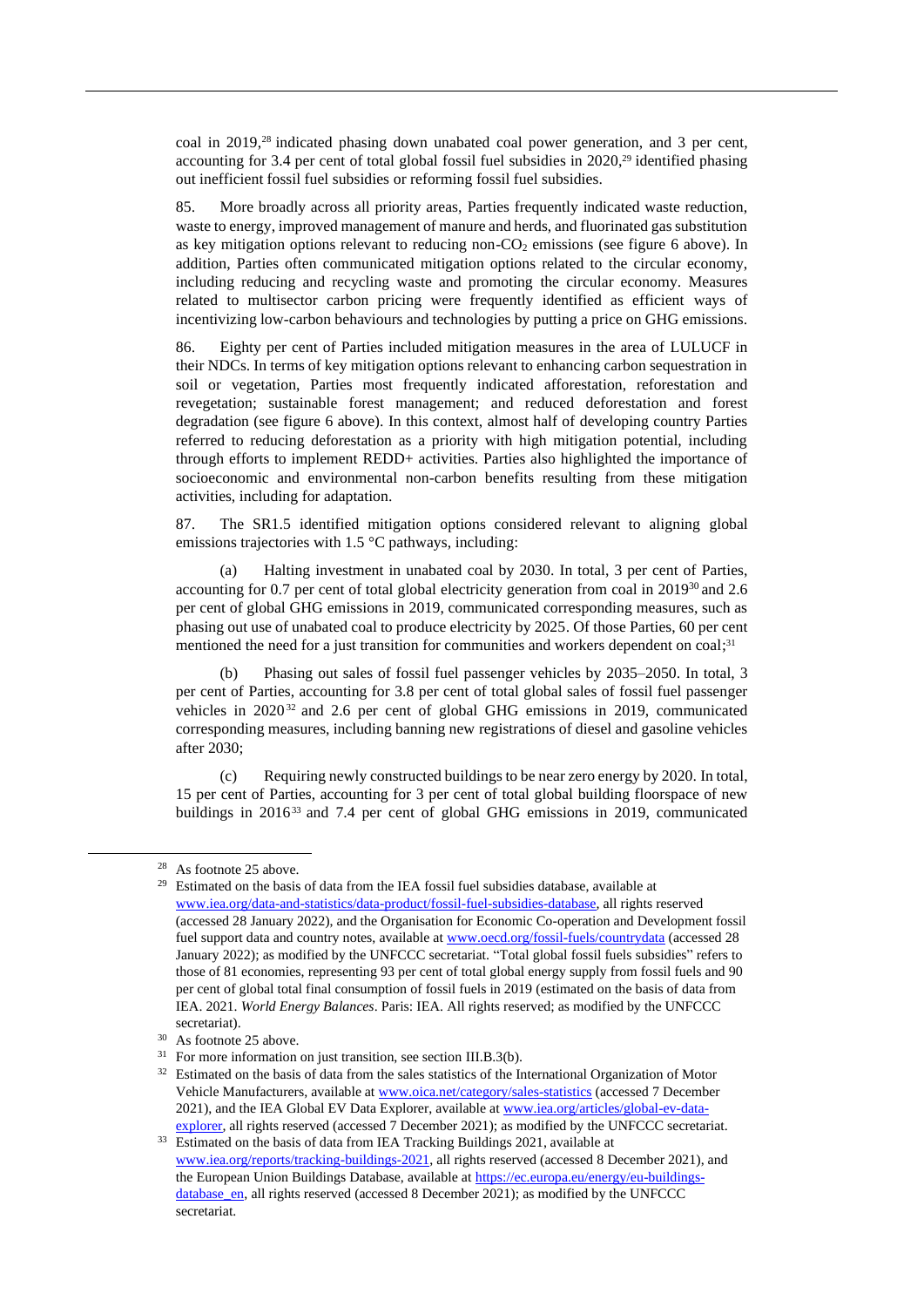corresponding measures, such as requiring new buildings constructed after 1 January 2020 to consume almost zero energy;

(d) Expanding forest cover by 2030. In total, 10 per cent of Parties, accounting for 6.9 per cent of total global forest cover in 2020, <sup>34</sup> communicated quantitative targets for increasing national forest cover by 2030, such as increasing forest cover to 60 per cent of the national territory by 2030 without competing for land with the agriculture sector;

Reducing food waste and loss. In total, 3 per cent of Parties, accounting for 1.3 per cent of total global food waste in 2019<sup>35</sup> and 3.1 per cent of global GHG emissions in 2019, communicated measures for reducing food waste as part of waste reduction, such as taking action through voluntary agreements with the food industry and expanding food waste collection to achieve zero food waste to landfill by 2030.

88. Sixty per cent of Parties highlighted policy coherence and synergies between their mitigation measures and development priorities. 32 per cent of Parties identified domestic mitigation measures in the context of the longer-term measures and targets set out in their LT-LEDS and/or other relevant national long-term low-emission development strategies or laws, including by identifying domestic mitigation measures for the NDC on the basis of programmes of action or mitigation options set out in the national LT-LEDS; by requiring Governments to report, review and calibrate measures in their NDCs at least once every five years to ensure progress towards the 2050 or net zero targets; and by establishing an independent statutory body that advises the Government on setting mitigation targets and measures for the NDC in the context of the legally binding net zero target.

### **(b) Mitigation co-benefits resulting from adaptation actions and economic diversification plans**

89. In accordance with decision 18/CMA.1, paragraph 84, for Parties with an NDC that consists of mitigation co-benefits resulting from adaptation actions and/or economic diversification plans, information to be reported includes relevant information on PaMs contributing to mitigation co-benefits resulting from adaptation actions and/or economic diversification plans.

90. About 36 per cent of Parties considered mitigation co-benefits resulting from their adaptation actions and/or economic diversification plans in their NDCs and 52 per cent of these Parties explained how social and economic consequences of response measures were considered in preparing the NDC. In addition, 26 per cent of Parties considered positive and/or negative economic and social consequences of response measures without linking them to mitigation co-benefits.

91. Of the Parties that considered mitigation co-benefits or considered economic diversification without linking it to mitigation co-benefits, about 23 per cent mentioned that economic diversification is considered part of their national development plans and climate policies for boosting national resilience to climate change and the impacts of response measures. Three per cent of these Parties linked such plans to an existing poorly diversified economy and the impact of response measures on sectors of high economic importance, such as extraction of fossil fuels. These Parties specifically mentioned economic diversification plans or actions focused on high-emitting sectors and sectors of economic importance. Such plans include enhancing education; increasing the share of energy generation using renewable sources; improving energy efficiency through regulatory measures, pricing signals and technology deployment in the fisheries, industry and buildings sectors;  $CO<sub>2</sub>$  capture and storage in the oil and gas industry; implementing fuel switch and fuel price reforms in the transport sector; moving to a circular economy for better waste management; and adopting sustainable tourism practices to build the tourism sector.

<sup>34</sup> FAO. 2020. *Global Forest Resources Assessment 2020*. Rome: FAO. Available at [www.fao.org/documents/card/en/c/ca9825en;](https://www.fao.org/documents/card/en/c/ca9825en) as modified by the UNFCCC secretariat.

<sup>35</sup> United Nations Environment Programme. 2021. *Food Waste Index Report 2021*. Nairobi: United Nations Environment Programme. Available a[t www.unep.org/resources/report/unep-food-waste](https://www.unep.org/resources/report/unep-food-waste-index-report-2021)[index-report-2021;](https://www.unep.org/resources/report/unep-food-waste-index-report-2021) as modified by the UNFCCC secretariat.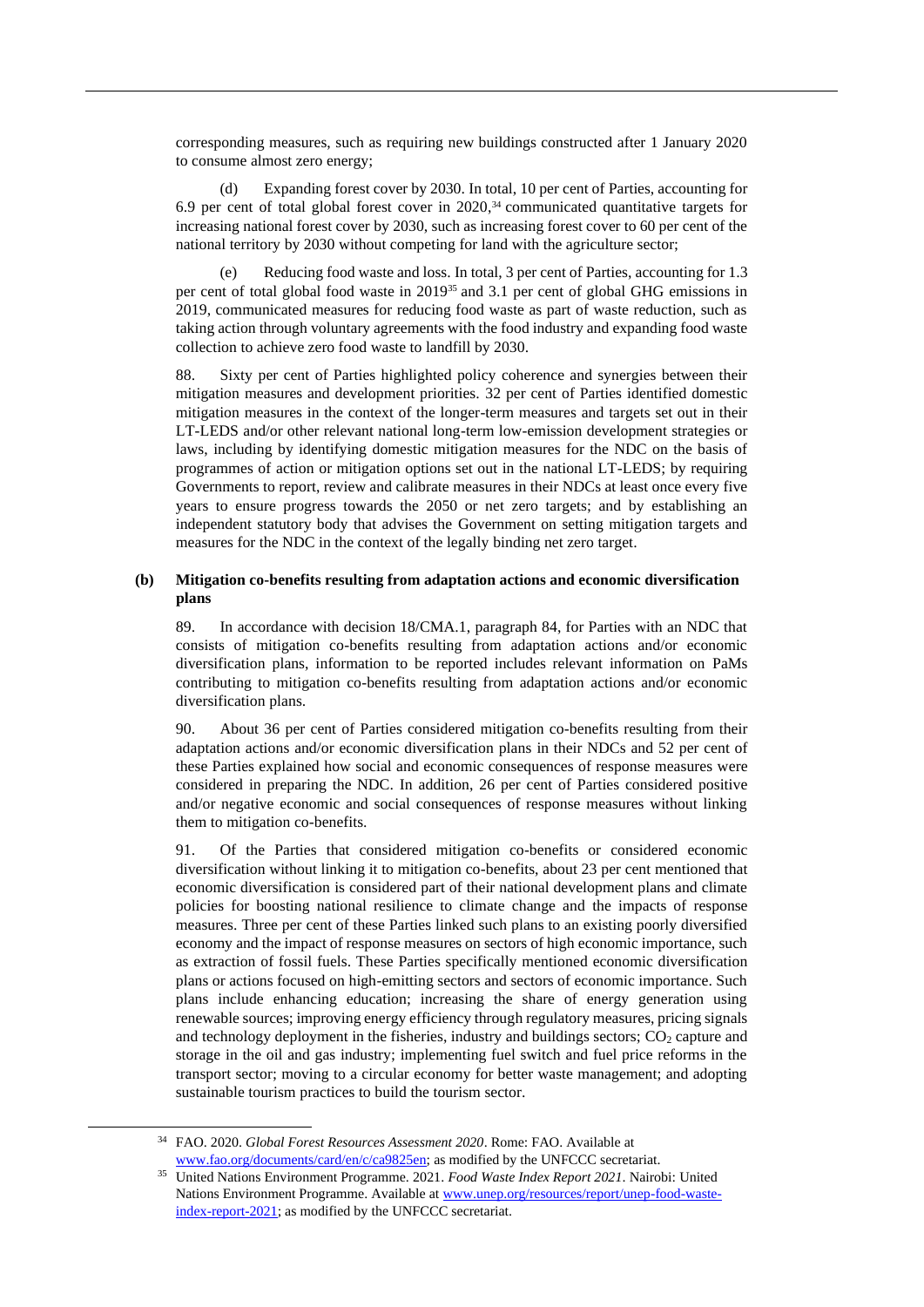92. In their NDCs, the Parties highlighted unequal impacts on different groups in society or the workforce as a consequence of response measures, with impacts on the workforce<sup>36</sup> the most frequently mentioned. Twenty-nine per cent of Parties plan to address such impacts by including the concept of just transition in their overall NDC implementation, including through a just transition mechanism and just transition funds; laws and strategies for protecting workers; a social mechanism for job creation, skills development and employment policies; and a consultation process for social protection. Three per cent of Parties paid particular attention to addressing the impacts of response measures on vulnerable groups and communities in relation to poverty, job opportunities and inequality during the transition.

93. Some Parties described in their NDCs how their adaptation action contributes to emission reduction, including their intention to consider mitigation co-benefits in NAP formulation. In terms of sectors, some described the potential co-benefits of various agricultural adaptation measures, including climate-smart agriculture, reducing food waste and vertical farming. Adaptation of coastal ecosystems was highlighted as another source of co-benefits, in particular planting mangroves and seagrass beds. Other sectors with potential co-benefits mentioned were forestry, natural resources and the environment, energy and waste.

94. Many Parties identified agriculture as a high priority for adaptation, either explicitly or as part of cross-sectoral adaptation efforts, and most aim to use mitigation opportunities in the sector. Many Parties highlighted the need to focus on activities that have positive effects on mitigation and adaptation while ensuring food security.

## **4. Information on the possible contribution of the LULUCF sector to the achievement of NDCs**

95. Information on the possible contribution of the LULUCF sector to the achievement of NDCs will be reported by Parties in their BTRs. Such information will be synthesized and presented in future reports. As Parties have yet to submit their BTRs, the information in paragraphs 96 to 98 below is based on the information reported by Parties in their latest NDCs.

96. About 30 per cent of Parties reported that they are considering addressing emissions and subsequent removals due to natural disturbances on managed land if such events occur. Almost all of these Parties mentioned that they may use a statistical approach to identify natural disturbances following relevant IPCC guidance.

97. About 30 per cent of Parties stated that emissions and removals from harvested wood products will be accounted for as part of their NDCs, and almost all of these Parties indicated that they will use the production approach.

98. About 30 per cent of Parties mentioned that the effects of age-class structure in forests will be taken into account when estimating the mitigation contribution of forests by using a projected forward-looking forest reference level taking into account current management practices.

## **5. Information on participation in voluntary cooperation under Article 6 of the Paris Agreement in implementing NDCs**

99. Information on participation in cooperative approaches under Article 6 that involve the use of internationally transferred mitigation outcomes towards NDCs will be reported by Parties in their BTRs, as applicable. Parties have not yet submitted their BTRs. The information on the intention to use voluntary cooperation under Article 6 in the following paragraphs 100 to 103 is based on the information reported by Parties in their latest NDCs, almost none of which contained quantitative information on the projected total use of mitigation outcomes, including internationally transferred mitigation outcomes. Therefore, the present report does not quantify the projected total use of mitigation outcomes towards NDCs through voluntary cooperation.

<sup>&</sup>lt;sup>36</sup> Such as low income groups, women, youth, indigenous people and people with disabilities.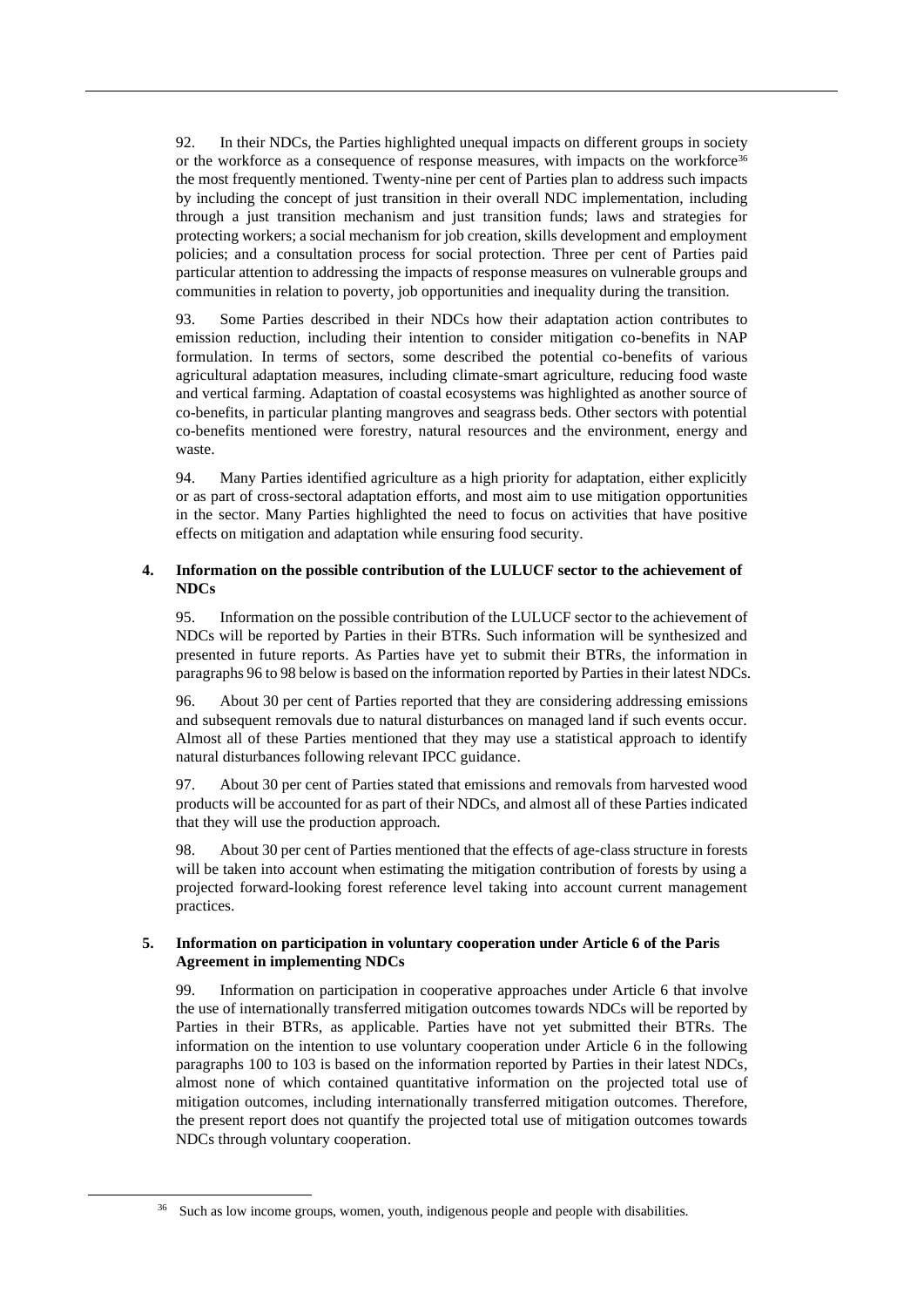100. Eighty-one per cent of Parties provided information relating to voluntary cooperation. Almost all of them, or 76 per cent of Parties, communicated that they plan to or will possibly use at least one of the scopes of voluntary cooperation in implementing their NDCs (see figure 7 below) by directly or indirectly referring to the scopes in their NDCs: general use of voluntary cooperation under Article 6; use of cooperative approaches under Article 6, paragraph 2; use of the mechanism under Article 6, paragraph 4; use of non-market approaches under Article 6, paragraph 8; and use of the CDM.<sup>37</sup> In the new or updated NDCs, 83 per cent of Parties indicated that they plan to or will possibly use at least one of the scopes of voluntary cooperation, compared with 46 per cent in the previous NDCs.

#### Figure 7

**Share of Parties indicating in NDCs the intention to use or the possibility of using specific scopes of voluntary cooperation**



101. Planned and possible use of cooperative approaches was the scope of voluntary cooperation most frequently communicated by Parties (56 per cent) (see figure 7 above), followed by planned and possible use of the mechanism (38 per cent).

102. Twelve per cent of Parties communicated the use of voluntary cooperation as a condition for achieving their mitigation targets.

103. However, 35 per cent of Parties have set limits on their use of voluntary cooperation: 4 per cent stated that they will use voluntary cooperation only as a means of achieving conditional elements of their mitigation targets; 5 per cent have set quantitative limits on their use of voluntary cooperation for achieving their mitigation targets, such as achieving targets primarily through domestic efforts but partially through voluntary cooperation; and 31 per cent have set qualitative limits on their use of voluntary cooperation for achieving their mitigation targets, such as using units that adhere to standards and guidelines to ensure additionality, permanence or avoidance of double counting of emission reductions. The share of Parties that have set qualitative limits on their use of voluntary cooperation increased from 18 in the previous NDCs to 34 per cent in the new or updated NDCs.

## **6. Assessment of the achievement of Parties' NDCs under Article 4 of the Paris Agreement**

104. The assessment of the achievement of the Parties' NDCs under Article 4 of the Paris Agreement will be reported by Parties in their BTRs. The assessment will include, for each selected indicator, information on the reference point(s), level(s), baseline(s), base year(s) or starting point(s), as well as final information on the target year/period, including the

<sup>&</sup>lt;sup>37</sup> Only direct references to use of the CDM were considered; indirect references to the CDM such as 'international market-based mechanisms' was not considered a reference to the CDM.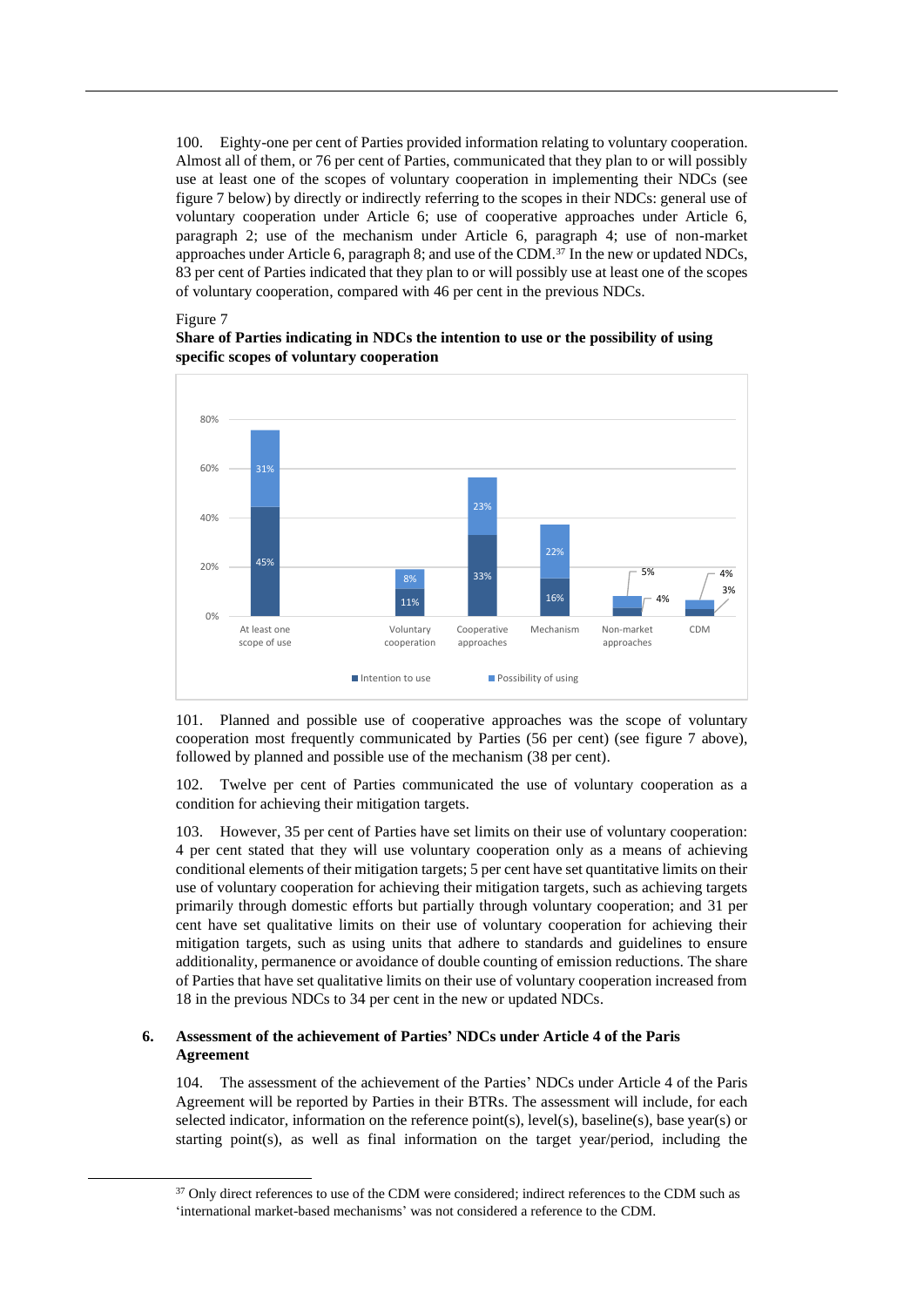application of the necessary corresponding adjustments. Such information will be synthesized and presented in future reports.

## **C. Adaptation**

105. Eighty per cent of Parties included adaptation-related information in their NDCs. Such information was provided by 53 African States, 51 Asia-Pacific States, 32 Latin American and Caribbean States, 12 Eastern European States and six Western European and other States. The adaptation information in the NDCs encompasses, in particular, adaptation-related research; vulnerabilities; adaptation measures across sectors; adaptation strategies and policies, such as NAPs; contingency measures; synergies with mitigation and other global frameworks; and monitoring and evaluation of adaptation. Ten per cent of the Parties that included adaptation information also identified the adaptation component of their NDCs as their adaptation communication. 38

106. The NDCs illustrate how Parties have advanced adaptation since 2015. For example:

An increasing proportion of Parties (from 72 per cent in 2015 to 80 per cent in 2021) provided adaptation information;

(b) Of those Parties submitting adaptation information, a higher proportion (from 42 per cent in 2015 to 60 per cent in 2021) described the status of their process to formulate and implement NAPs, illustrating the role of NAPs as the main national adaptation instrument and a key source of information for the NDCs;

(c) The information indicates that, in general, Parties have developed more integrated and comprehensive national frameworks for adaptation;

(d) Across the NDCs, Parties communicated a higher number of quantitative timebound targets and provided more details about their indicator frameworks for monitoring adaptation progress; 39

(e) Information on synergies between adaptation, mitigation and sustainable development is more comprehensive and detailed.

107. Ninety-seven per cent of the Parties that included an adaptation component considered ways to enhance adaptation-related research, data, information and monitoring and ensure that adaptation efforts are informed by science. This included efforts to enhance research through data collection, national censuses, monitoring systems, observation networks, research centres, strengthened weather services, climate and risk modelling, and international cooperation. Options identified to ensure that adaptation is guided by robust science and projections include, for example, integrated climate information systems, open-source data, data pooling and sharing platforms for accessing information, and forecasting tools and scenarios.

108. In terms of adaptation priorities (see figure 8 below), Parties continued to focus on food production and security, freshwater resources, terrestrial and wetland ecosystems, key economic sectors and services, human health, disaster risk management, urban areas and habitats, coastal and low-lying areas, and ocean ecosystems (see document FCCC/PA/CMA/2021/8/Add.1, table 1, for examples of specific actions in priority sectors).

<sup>&</sup>lt;sup>38</sup> As of 11 February 2022, 38 adaptation communications had been submitted to the secretariat. They are currently available on the provisional web page at [https://unfccc.int/topics/adaptation-and](https://unfccc.int/topics/adaptation-and-resilience/workstreams/adaptation-communications)[resilience/workstreams/adaptation-communications.](https://unfccc.int/topics/adaptation-and-resilience/workstreams/adaptation-communications)

<sup>&</sup>lt;sup>39</sup> More information about quantitative targets for adaptation is contained in document FCCC/PA/CMA/2021/8/Add.1 (*Nationally determined contributions under the Paris Agreement. Synthesis report by the secretariat. Addendum. Additional information from adaptation components of nationally determined contributions*) available at [https://unfccc.int/documents/306870.](https://unfccc.int/documents/306870)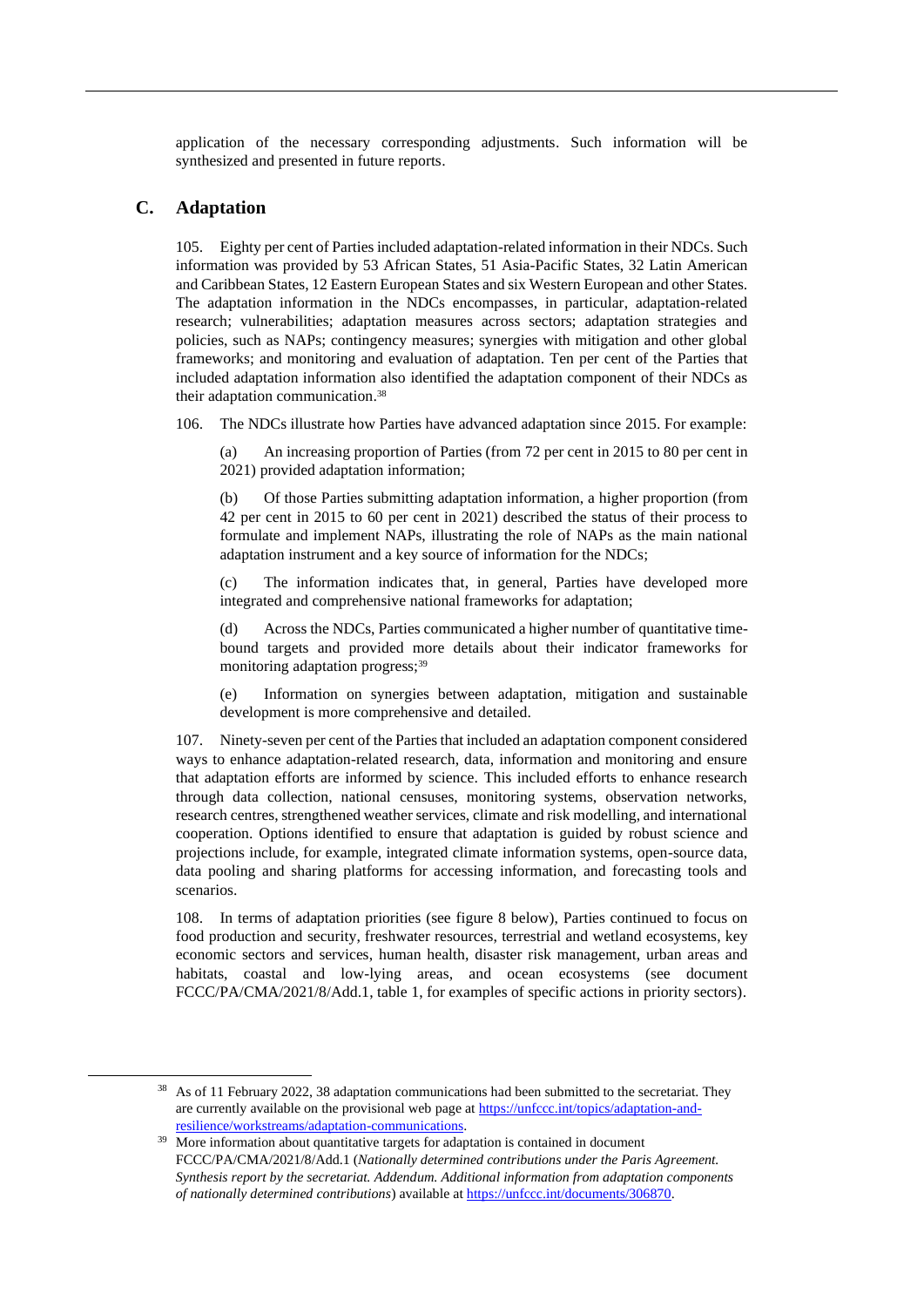

## Figure 8 **Share of adaptation components of NDCs referring to specific adaptation priority areas and sectors**

109. Eighty-seven per cent of the adaptation components described key climatic changes, referring to temperature increase, extreme temperatures, precipitation changes and sea level rise. These were identified as triggering various climate change hazards, in particular extreme events such as flooding, drought, desertification, heatwaves and tropical cyclones; as well as other changes such as saltwater intrusion, erosion, ocean acidification, thawing ice and permafrost, landslides and fires. Parties also described how impacts affect vulnerable sectors and identified vulnerable demographic groups and geographic areas.

110. Sixty per cent of the Parties that provided an adaptation component described the process to formulate and implement NAPs. This included information on NAPs that have already been developed, and information on the intention to do so, including a timeline for completion, update or implementation. Information was also provided on the links between NAPs and NDCs, including how the NAP provides the basis for the adaptation component; how both build on the same vulnerability assessment; and how NAPs and NDCs can be aligned. The scope of the NAP was also described, including in relation to enabling risk and vulnerability analysis; integrating adaptation into development planning and/or other frameworks and sectors; strengthening adaptive, institutional, policy and technical capacities; outlining and prioritizing adaptation needs, objectives, milestones and cost of adaptation; providing a framework for planning, implementation and coordination; enhancing financing, engagement and gender responsiveness; strengthening monitoring and evaluation (including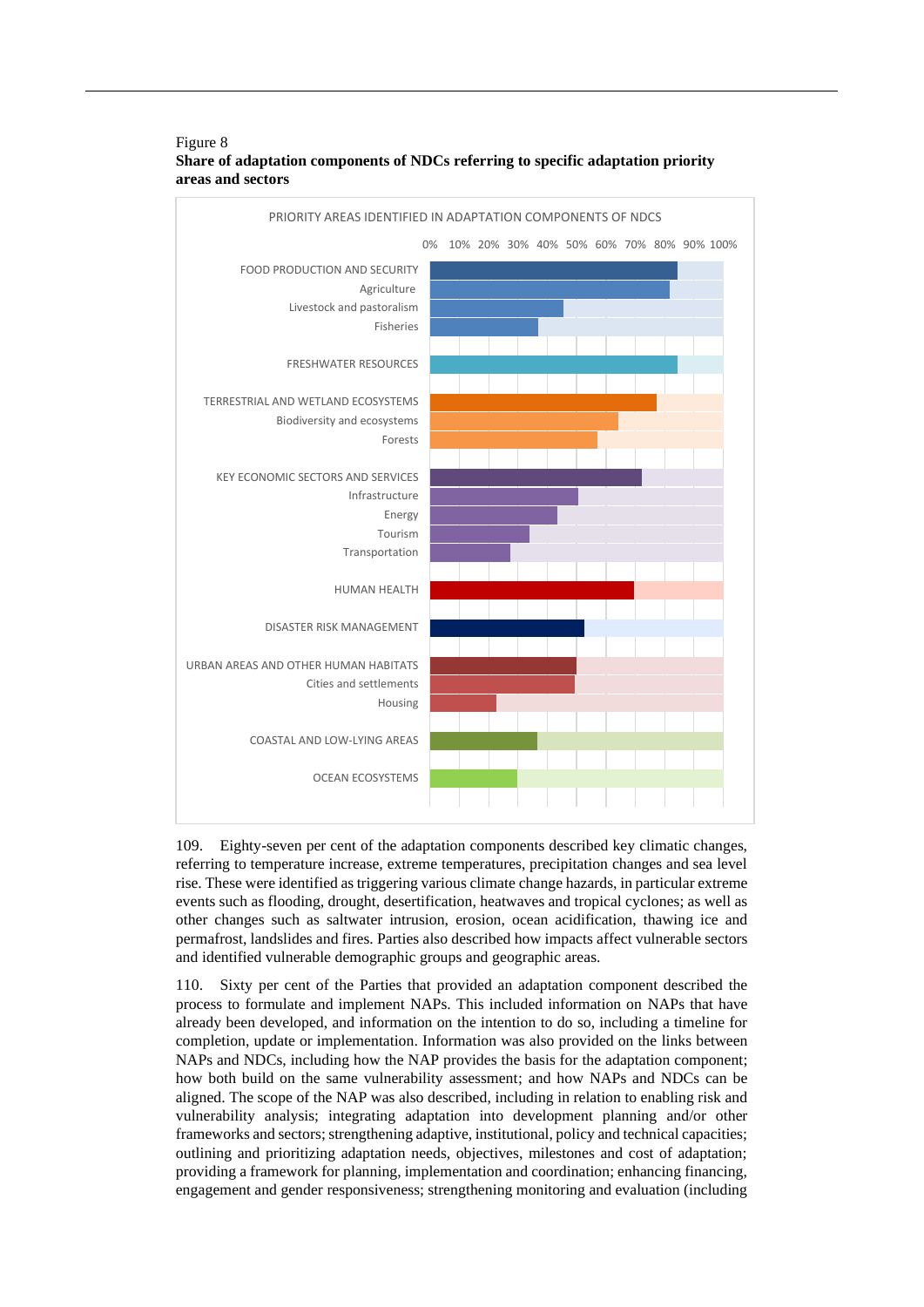by defining quantifiable indicators); and enabling consideration of co-benefits between mitigation and adaptation.

111. Ninety-two per cent of Parties that provided adaptation information also described other policy frameworks relevant to adaptation, including how such frameworks provide a basis for adaptation efforts and how adaptation is integrated into and strengthened under other frameworks, such as national development frameworks, sectoral plans relevant to adaptation, disaster risk management policies and other UNFCCC frameworks (e.g. national adaptation programmes of action, technology needs assessments and economic diversification initiatives).

112. Thirty-seven per cent of the NDCs with adaptation components also reported information related to costs, losses and/or damage associated with climate impacts. Twentythree per cent of the NDCs reported incurred or projected costs, losses and/or damage across socioeconomic and natural systems, and 28 per cent referred to undertaken or planned measures for addressing such costs, losses and/or damage. Information on efforts to address loss and damage under the UNFCCC process to date will be contained in the forthcoming synthesis report for the technical assessment component of the global stocktake by the Executive Committee of the Warsaw International Mechanism for Loss and Damage associated with Climate Change Impacts.

113. Thirty-one per cent of the NDCs containing adaptation information highlighted the importance of contingency measures for dealing with emergencies and impacts that occur regardless of adaptation efforts. These measures focused on increasing the resilience of priority areas and sectors beyond the limits of adaptation by developing, inter alia, emergency plans and systems (e.g. search and rescue, evacuation, emergency shelters and food reserves), humanitarian assistance and civil protection, emergency or contingency funding, insurance schemes, livelihood protection policies and support for displaced persons.

114. Forty-seven per cent of the Parties providing adaptation information described their efforts to enhance monitoring and evaluation of adaptation, such as by focusing on tracking progress, vulnerability reductions, efficiency and effectiveness of actions, NAP implementation and support. Approaches included systems for integrating climate and adaptation information, sectoral monitoring tools and a platform for integrating tools for monitoring climate risk and low-emission development. Fourteen per cent of the adaptation components also conveyed information on the intention to apply global, national or sectoral quantitative indicators for monitoring climate parameters and impacts, together with progress of adaptation measures and/or sectoral performance.

115. Twenty-six per cent of the Parties that submitted adaptation information identified quantified targets for priority sectors/areas, in particular for water, agriculture, livestock, fisheries, forestry, biodiversity, coastal areas, health, energy and transportation. The table below contains examples of quantified targets in selected sectors (see document FCCC/PA/CMA/2021/8/Add.1, table 2, for further examples of quantified targets).

| in the NDCs | Examples of quantified targets in selected sectors based on the adaptation information                                                           |
|-------------|--------------------------------------------------------------------------------------------------------------------------------------------------|
| Water       | 99 per cent of the population to have a basic water supply and 40 per<br>$\frac{1}{2}$ and to be expected the second control control of the 0020 |

| <i>w</i> ater | 99 per cent of the population to have a basic water supply and 40 per<br>cent to have an improved water supply by 2030     |
|---------------|----------------------------------------------------------------------------------------------------------------------------|
| Agriculture   | Crop diversification with climate change tolerant varieties to be<br>implemented in 50 per cent of the target area by 2030 |
| Livestock     | 60 per cent of the livestock sector to incorporate adaptation measures<br>by 2030                                          |
| Fisheries     | Five artisanal fish landing and processing centres to be established<br>by 2025                                            |
| Forestry      | 30 per cent of land to be used for forestry by 2025                                                                        |
| Biodiversity  | Two marine protected areas to be established by 2030                                                                       |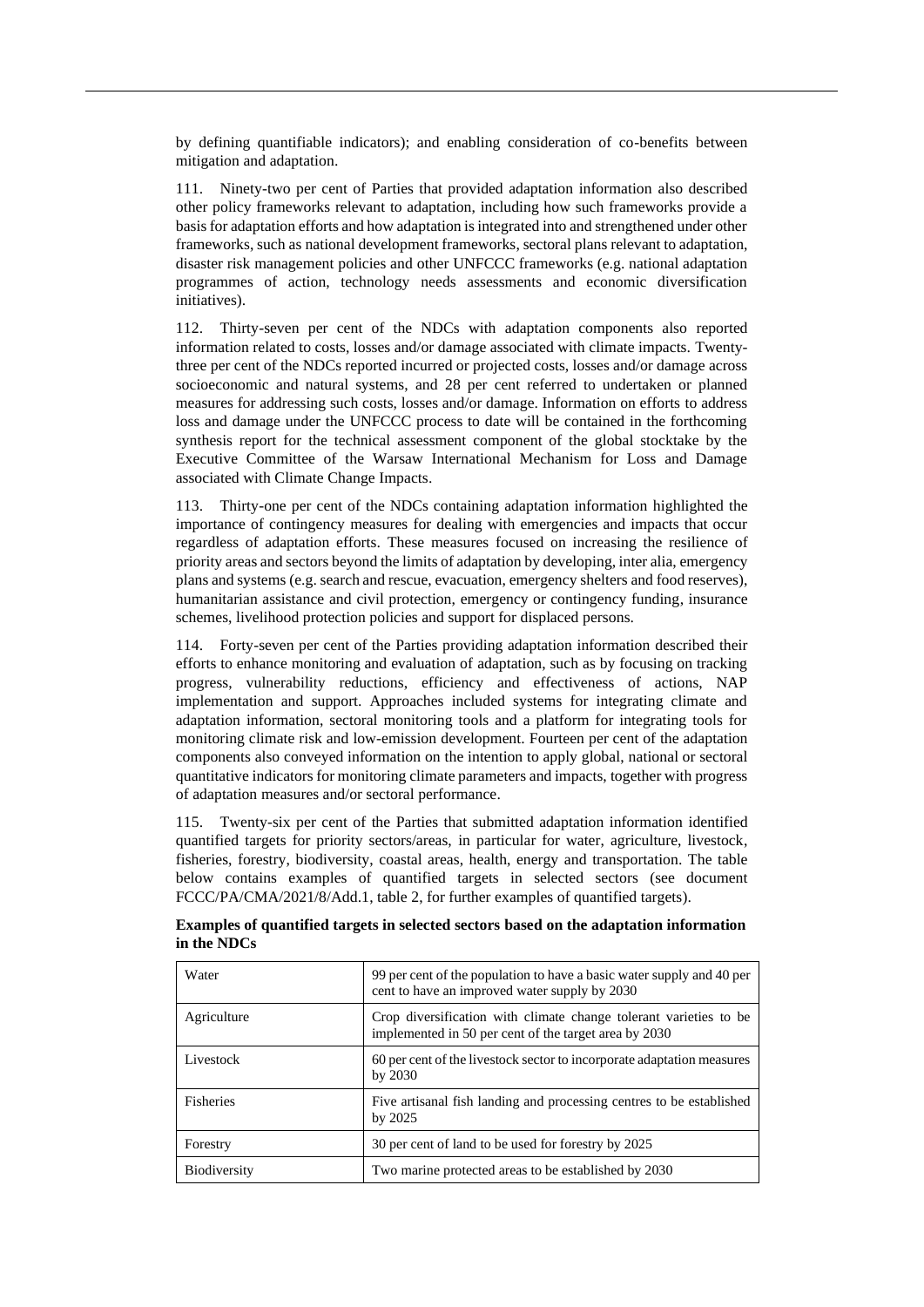| Coastal and low-lying areas | Green-grey infrastructure measures to be implemented along 60 per<br>cent of vulnerable coastline by 2030 |
|-----------------------------|-----------------------------------------------------------------------------------------------------------|
| Health                      | 40 per cent of health institutions to implement adaptation actions by<br>2030                             |
| Energy                      | 100 per cent of the water supply infrastructure to be powered by<br>renewable energy sources by 2030      |
| Transportation              | Resilience of 4,500 km of road to be increased by 2030                                                    |

## **D. Means of implementation**

116. Ninety-three per cent of Parties provided information on some or all means of implementation in their NDCs, although the structure and depth of that information varied significantly given that the guidance on the information necessary for clarity, transparency and understanding of NDCs does not provide for a specific section on means of implementation. NDCs do not, therefore, represent complete information on means of implementation, which are also reported through other UNFCCC submissions, including national communications, biennial reports, biennial update reports and NAPs for example.<sup>40</sup> While some Parties included a dedicated section on means of implementation or separate sections on finance, technology and/or capacity-building, many mentioned or referred to aspects of means of implementation in other sections of their NDCs.

117. Some Parties provided information on specific climate finance, technology and capacity-building projects, with several including detailed information on financial and technical requirements, implementing entities and time frames.

118. Some Parties highlighted South-South, triangular or regional cooperation as support mechanisms for NDC implementation, including for specific aspects of financial assistance, capacity-building and technology development and transfer.

### **1. Finance**

119. In total, 93 per cent of Parties provided information on finance as a means of NDC implementation, with 71 per cent characterizing finance in terms of international support needed and 22 per cent mentioning finance in relation to domestic implementation only. Two per cent of Parties mentioned finance in the context of providing financial support for other countries' NDC implementation. Forty-seven per cent of Parties provided qualitative information on how finance will be used as a means of implementation either in general or through specific actions for financing mitigation or adaptation support, such as earmarking public expenditure, establishing climate funds or supporting financial systems. Forty-six per cent also included quantitative information on financial investment or expenditure to support their NDCs, such as on financing specific technology development funds, economy-wide budgetary programmes or specific projects and needs for financial support.

120. Forty-four per cent of Parties provided quantitative estimates of needs for financial support, which were often expressed as total amounts over the time frame of the NDC. Most of these Parties (82 per cent) made efforts to differentiate quantitative estimates for conditional actions reliant on international support from those for unconditional actions that may be financed from domestic sources.

121. Thirty-eight per cent of Parties provided information on needs for financial support across mitigation and adaptation themes or sectors, and a few provided total estimates. Mitigation finance is needed across renewable energy, energy efficiency, transport and

<sup>&</sup>lt;sup>40</sup> See the synthesis report on the information identified in decision 19/CMA.1, para. 36(d) being prepared for the global stocktake for an overview of the needs for means of implementation expressed across different types of reports by developing countries and of the means of implementation support provided and mobilized by developed countries.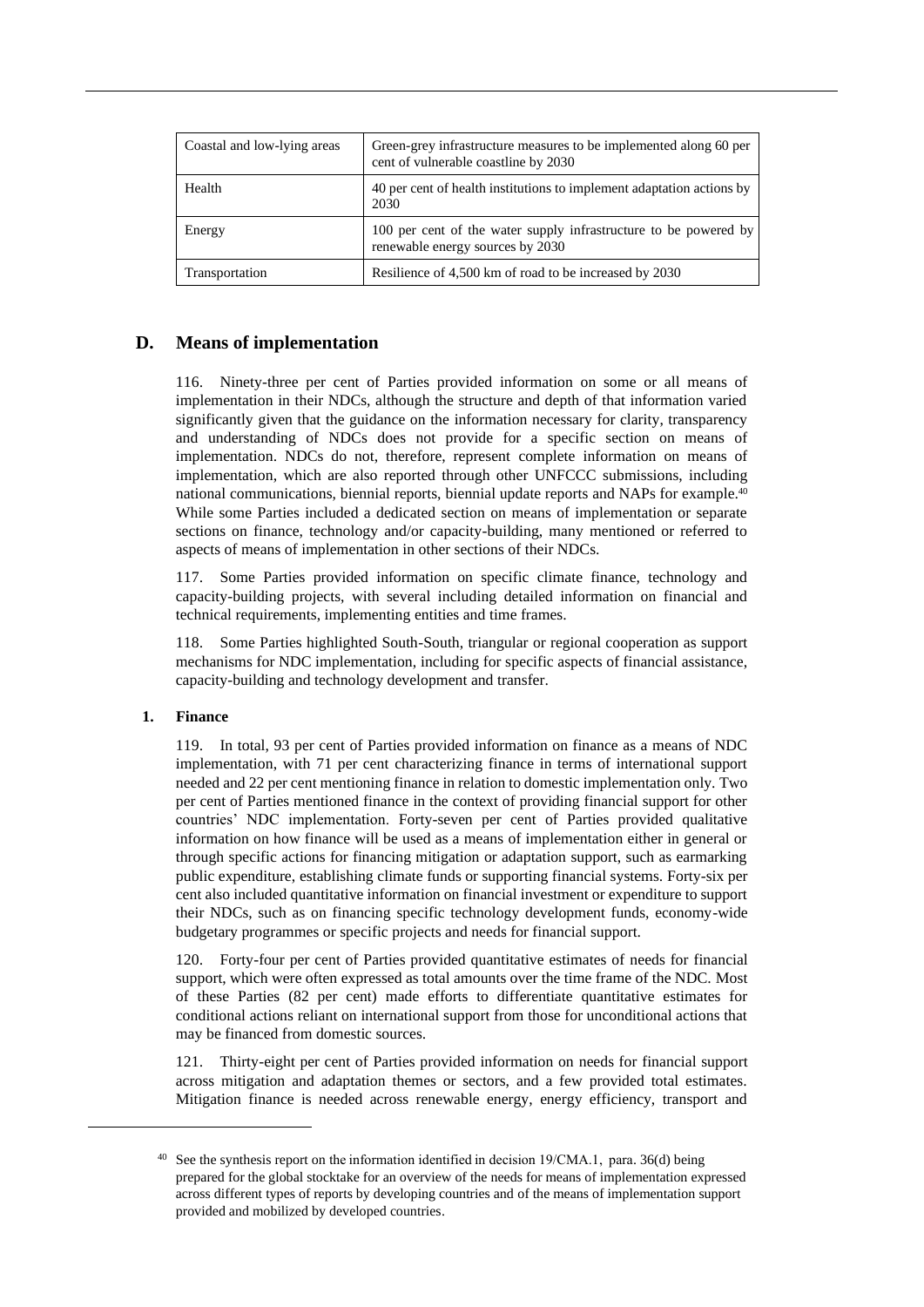forestry, while adaptation finance is needed for activities related to water, agriculture, coastal protection and resilience.

#### **2. Technology development and transfer**

122. Ninety-four per cent of Parties provided information on the qualitative aspects of technology development and transfer for NDC implementation, and 45 per cent provided information on both the qualitative and quantitative aspects.

123. Seventy-seven per cent of Parties referred to technology development and transfer in the context of actions that inherently address both adaptation and mitigation or focus on mitigation. Sixty-one per cent of Parties also referred to climate technology for adaptation.

124. Information provided by Parties on matters related to climate technology was mainly on specific technologies to be deployed; technology needs; policy, regulatory and legal aspects; technology innovation, research and development; and support required by Parties or support provided by Parties for technology development and transfer.

125. Among the specific technologies that Parties intend to use for achieving their adaptation and mitigation targets, those most frequently identified were cross-sectoral energy-efficient appliances and processes; enhanced use of renewable energy technologies, such as hydropower, solar, wind and biomass; clean hydrogen; low- or zero-emission vehicles; blended fuel; waste-to-energy technologies; and climate-smart agriculture.

126. Technology needs mentioned by Parties were mainly in the areas of energy, agriculture, water, waste, transport, coastal zones, climate observation and early warning. With regard to technology innovation, research and development, some Parties included information on promoting collaboration between countries and promoting institutions, mechanisms, tools and business models that foster progress in this area. Actions on policy, regulatory and legal aspects commonly referred to by Parties include developing or updating policies and strategies to promote technology innovation, including by establishing funds for this purpose, promoting use of renewable energy and accelerating adoption and transfer of climate technologies.

127. In total, 7 per cent of Parties included specific information on their intended provision of support to developing country Parties, including through South-South cooperation, while 18 per cent indicated the support needed for development and deployment of clean technologies, for example, in the areas of energy, energy efficiency and agriculture. Ten per cent of Parties referenced technology needs assessments and technology action plans in identifying priority technology needs in adaptation and mitigation.

### **3. Capacity-building**

128. Seventy-four per cent of Parties identified capacity-building as a prerequisite for NDC implementation. Many Parties provided a specific section containing information on capacity-building needs. Capacity-building needs were identified for formulating policies, integrating mitigation and adaptation into sectoral planning processes, accessing finance and providing the necessary information for ensuring clarity, transparency and understanding of NDCs. Capacity-building needs were assessed in three ways: by thematic area, by sector and by category.

129. With regard to thematic areas, 54 per cent of Parties provided information on crosscutting capacity-building needs, whereas 42 per cent expressed capacity-building needs for adaptation and 34 per cent for mitigation. In addition, 3 per cent of Parties indicated capacitybuilding needs for addressing loss and damage and 63 per cent identified their efforts or needs in relation to sectoral capacity-building. In total, 62 per cent of Parties identified capacitybuilding needs that were multisectoral, followed by 15 per cent that identified needs relating to other subsectors, namely buildings and infrastructure, energy and/or health.

130. With regard to capacity-building categories, 66 per cent of Parties referred to crosscutting capacity-building needs, mainly for facilitation of training, education, peer-to-peer learning and awareness-raising. Twenty-seven per cent of Parties emphasized the importance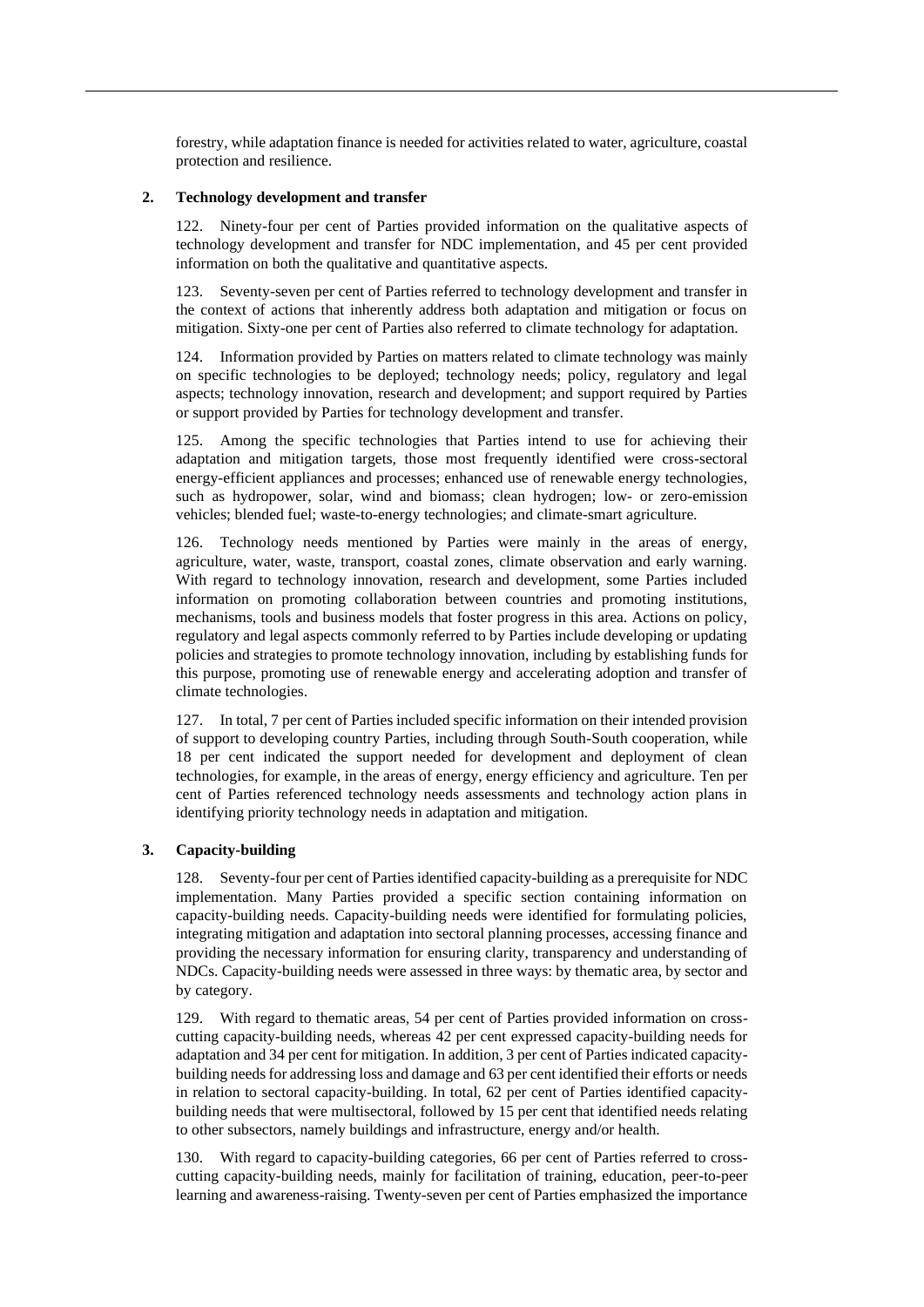of capacity-building to support institutional strengthening in order to ensure the sustainability and retention of capacities at the national level.

131. Further information on capacity-building is contained in the synthesis report of the Paris Committee on Capacity-building being prepared for the global stocktake.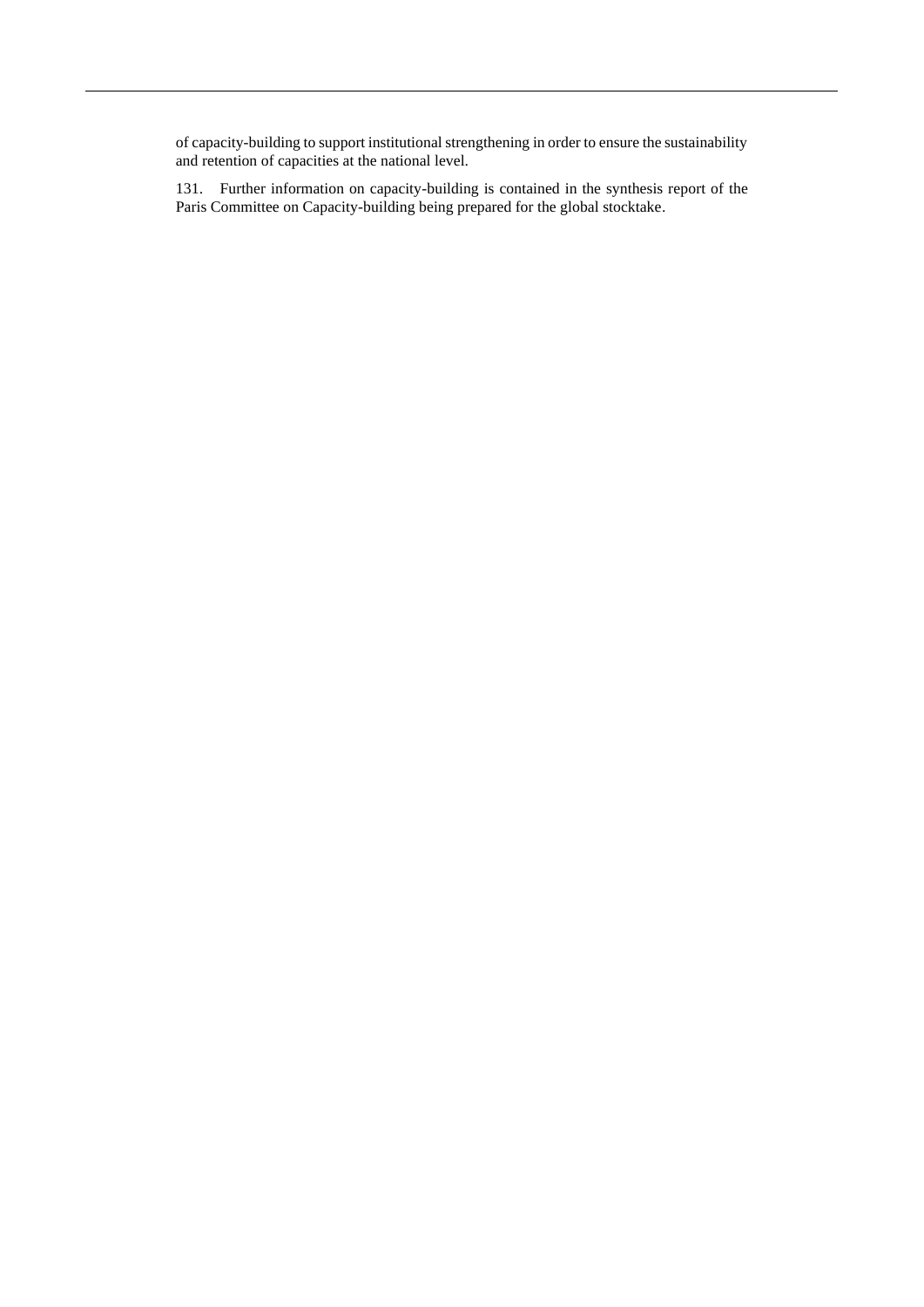## **Annex**

## **List of Parties with new or updated NDCs as recorded in the interim NDC registry as at 31 December 2021**

| 1  | Albania                                   |
|----|-------------------------------------------|
| 2  | Andorra                                   |
| 3  | Angola                                    |
| 4  | Antigua and Barbuda                       |
| 5  | Argentina                                 |
| 6  | Armenia                                   |
| 7  | Australia                                 |
| 8  | Bahrain                                   |
| 9  | Bangladesh                                |
| 10 | <b>Barbados</b>                           |
| 11 | <b>Belarus</b>                            |
| 12 | <b>Belize</b>                             |
| 13 | Benin                                     |
| 14 | <b>Bhutan</b>                             |
| 15 | Bosnia and Herzegovina                    |
| 16 | <b>Brazil</b>                             |
| 17 | Brunei Darussalam                         |
| 18 | <b>Burkina Faso</b>                       |
| 19 | Burundi                                   |
| 20 | Cabo Verde                                |
| 21 | Cambodia                                  |
| 22 | Cameroon                                  |
| 23 | Canada                                    |
| 24 | Chad                                      |
| 25 | Chile                                     |
| 26 | China                                     |
| 27 | Colombia                                  |
| 28 | Comoros                                   |
| 29 | Congo                                     |
| 30 | Costa Rica                                |
| 31 | Cuba                                      |
| 32 | Democratic People's Republic of Korea     |
| 33 | Democratic Republic of the Congo          |
| 34 | Dominican Republic                        |
| 35 | Ecuador                                   |
| 36 | Eswatini                                  |
| 37 | Ethiopia                                  |
| 38 | European Union (and its 27 member States) |
| 39 | Fiji                                      |
| 40 | Gambia                                    |
| 41 | Georgia                                   |
| 42 | Ghana                                     |
| 43 | Grenada                                   |
| 44 | Guinea                                    |
|    |                                           |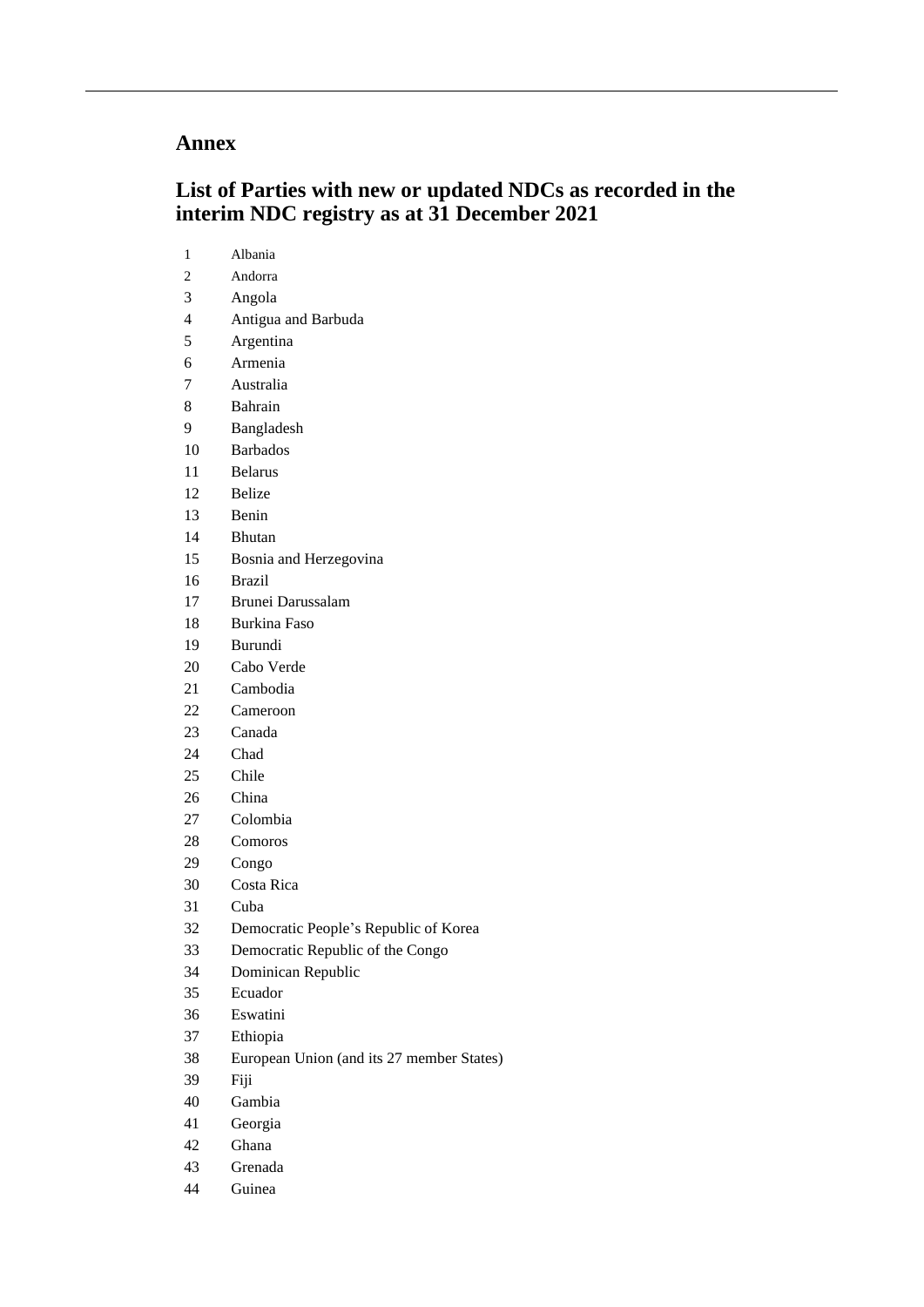| 45 | Guinea-Bissau                    |
|----|----------------------------------|
| 46 | Honduras                         |
| 47 | Iceland                          |
| 48 | Indonesia                        |
| 49 | Iraq                             |
| 50 | <b>Israel</b>                    |
| 51 | Jamaica                          |
| 52 | Japan                            |
| 53 | Jordan                           |
| 54 | Kenya                            |
| 55 | Kuwait                           |
| 56 | Kyrgyzstan                       |
| 57 | Lao People's Democratic Republic |
| 58 | Lebanon                          |
| 59 | Liberia                          |
| 60 | Malawi                           |
| 61 | Malaysia                         |
| 62 | Maldives                         |
| 63 | Mali                             |
| 64 | Marshall Islands                 |
| 65 | Mauritania                       |
| 66 | Mauritius                        |
| 67 | Mexico                           |
| 68 | Monaco                           |
| 69 | Mongolia                         |
| 70 | Montenegro                       |
| 71 | Morocco                          |
| 72 |                                  |
| 73 | Mozambique                       |
| 74 | Myanmar<br>Namibia               |
| 75 | Nauru                            |
| 76 |                                  |
|    | Nepal<br>New Zealand             |
| 77 |                                  |
| 78 | Nicaragua                        |
| 79 | Niger                            |
| 80 | Nigeria                          |
| 81 | North Macedonia                  |
| 82 | Norway                           |
| 83 | Oman                             |
| 84 | Pakistan                         |
| 85 | Panama                           |
| 86 | Papua New Guinea                 |
| 87 | Paraguay                         |
| 88 | Peru                             |
| 89 | Philippines                      |
| 90 | Qatar                            |
| 91 | Republic of Korea                |
| 92 | Republic of Moldova              |
| 93 | <b>Russian Federation</b>        |
| 94 | Rwanda                           |